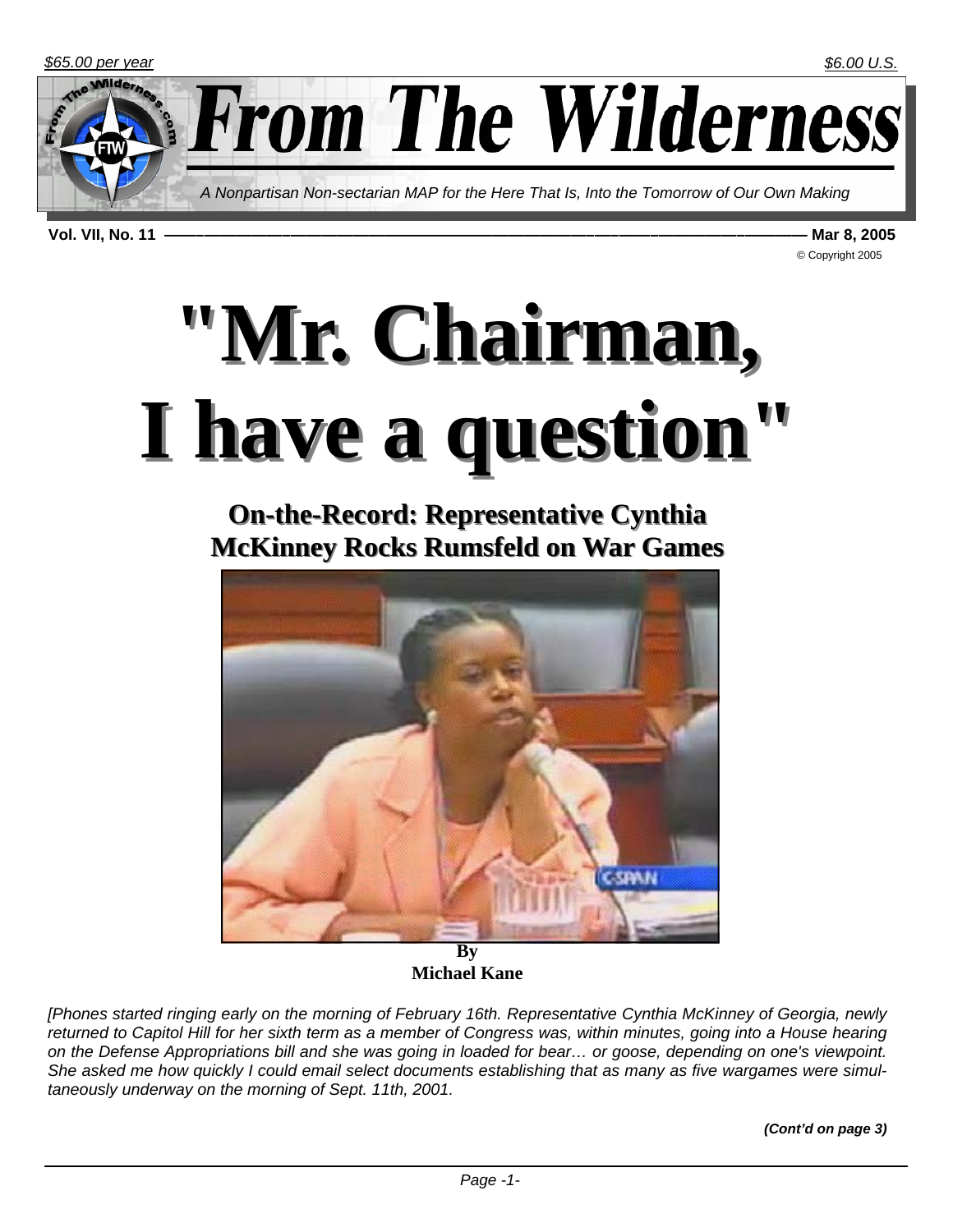## *From the Wilderness*

Michael C. Ruppert Publisher/Editor

| Assistant Managing EditorJamey Hecht, Ph.D.  |  |
|----------------------------------------------|--|
| Contributing EditorPeter Dale Scott, Ph.D.   |  |
|                                              |  |
| Military / Veteran's Affairs EditorStan Goff |  |

*From The Wilderness* is published eleven times annually. Subscriptions are \$65 (US) for 11 issues.

> *From The Wilderness*  P.O Box 6061 – 350, Sherman Oaks, CA 91413 www.fromthewilderness.com editorial: editor@copvcia.com subscriptions and customer service: service@copvcia.com

(818) 788-8791 \* (818) 981-2847 fax

## **TABLE OF CONTENTS**

| Murder by the Numbers: The Specter of the Draft page 2   |
|----------------------------------------------------------|
| Will the Real Economic Hit Men Please Stand Up? page 5   |
|                                                          |
|                                                          |
| Correction: Fixing a Map In Crossing the Rubicon page 22 |

© Copyright 2005 Michael C. Ruppert and *From The Wilderness Publications*, www.fromthewilderness.com. All rights reserved.

Ξ

Any story originally published in From The Wilderness more than thirty days old may be reprinted in its entirety, non-commercially, if, and only if, the author's name remains attached and the following statement appears.

"Reprinted with permission, Michael C. Ruppert and From The Wilderness Publications, www.copvcia.com, P.O Box 6061 – 350, Sherman Oaks, CA 91413, (818) 788-8791. FTW is published monthly; annual subscriptions are \$65 per year."

THIS WAIVER DOES NOT APPLY TO PUBLICATION OF NEW BOOKS.

For reprint permission for "for profit" publication, please contact FTW. For Terms and conditions on subscriptions and the From the Wilderness website, please see our website at: www.fromthewilderness.com or send a self-addressed stamped envelope with the request to the above address.

## **MURDER BY THE MURDER BY THE NUMBERS NUMBERS**

## **The Specter of the Draft The Specter of the Draft**

**by** 

## **Stan Goff**

*[Predicting the behavior of the permanent warfare state is a bit like predicting the weather. There are too many variables for a solid computation, but you know that sooner or later you're going to get soaked. Here Stan Goff reports on the gathering storm and finds a new anti-war movement inside the unofficial culture of the military; falling recruitment numbers and unmet targets; and a rising level of desperation in Washington's addled decisionmaking - even as the administration smiles for the camera, cakewalking into a cesspool of its own making. Ink on their fingers, blood on their hands. Judging from the establishment press, there's no shortage of ink. -JAH]*

In January, Congressman Charles Rangel's office announced his intention to reintroduce a bill reinstating the draft. The same bill, then entitled HR163, was summarily introduced and voted down in October last year, when the Democrats began to see it as an election year liability for John Kerry. Rangel is a Democrat, and a stubborn one by the looks of it, who seems honestly to believe in his draft/national service scheme, contrary to the speculation (which I shared last year) that this was merely a partisan ploy to point up contradictions about the war and occupation in Iraq. Rangel seems to agree with former South Carolina Senator Fritz Hollings that having a draft would make it more difficult to achieve consensus in the United States in support of military adventures.

Oddly enough, Donald Rumsfeld agrees with them.

But Rangel and Hollings now have a rather strange bedfellow: the Project for a New American Century (PNAC), whose alumni include key members of this administration, including the vice prez. PNAC is as well known for it failure to foresee the consequences of the mad actions it continually promotes as it is for its naked geopolitical ambition. When PNAC calls for something, even if it is a spectacularly bad idea, we should take this as an ominous sign… because they have the ear of this administration.

Let's revisit the background for this issue - which FTW

**REPRINT POLICY**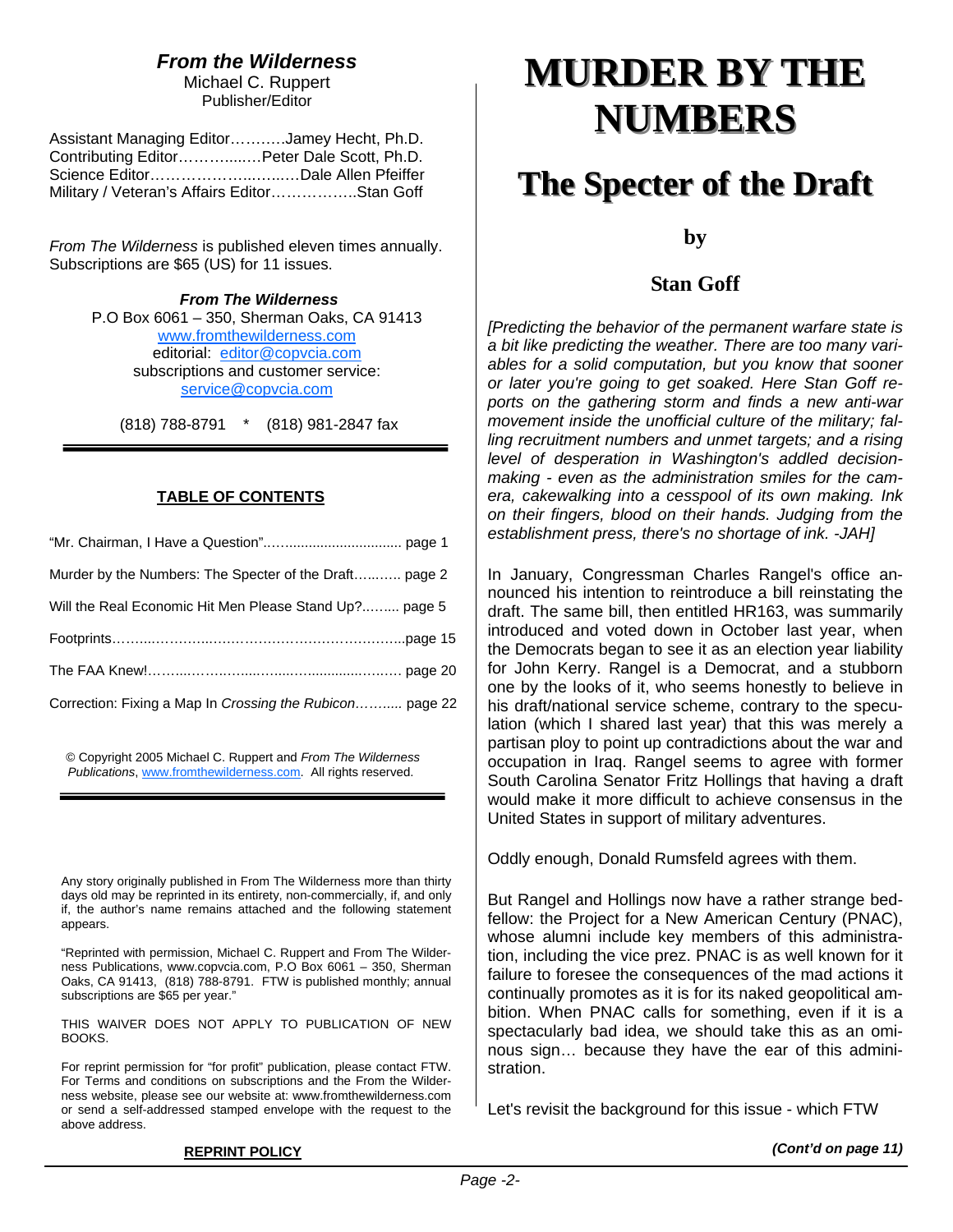#### *("Mr. Chairman…" cont'd from page 1)*

*Hurriedly I made contact with her staff and forwarded a number of PDF files so that when her time came and on national television, McKinney could finally, in a public forum, hold those responsible for 9/11 accountable with the proof in her hands and demand an answer. These were the same files I had acquired during my research for* Crossing the Rubicon: The Decline of the American Empire at the End of the Age of Oil. *McKinney was to be well-armed with assistance from other tenacious 9/11 researchers and there would be no escape.* 

*Unless it became necessary to run out for a quick lunch and a meeting at the Senate.* 

*Having lost her seniority after a successful 2002 Israelifunded and Republican Party-managed campaign to unseat her, McKinney's chance to question Secretary of Defense Don Rumsfeld and Joint Chiefs Chairman General Richard Myers was pushed aside until the hearings were about to be closed. It appears the bears knew what was coming and had neatly dodged a bullet. But not quite.*

*Although the American people were deprived of an onthe-record answer about who was running the wargames which paralyzed official response on 9/11, Cynthia McKinney let it be known (on the record) that we knew and would not forget. As she found a way to get her question on the record, she gave us all a priceless Kodak moment: one that ranks right up there with the reaction I evoked in public from then CIA Director John Deutch in 1996.*

*The point here is not that 9/11 is suddenly back on the table, somehow available for resolution and justice. It's a long way from a question from a junior member of the minority party to an impeachment, conviction and imprisonment. The election is still over. The compromised Keane Commission has still closed its doors. No further investigations or legal proceedings are pending. The media has still moved on and the court system and congress are still willfully impotent.*

*But courage endures. And as long as there is someone like Cynthia McKinney on Capitol Hill there will be moments - wonderful moments like the one captured on the attached video - which prove that we have not gone away or forgotten and that we still have the will to speak.*

*For those of us who spent years investigating 9/11, the research and evidence we have compiled will always be within arm's reach, awaiting these golden moments. As new threats and challenges overtake us and de-* *mand our focus in "the now" we stand ready to jump on any miracle that presents us with an opportunity to remind the world that murderers still walk free, still in power. Like blades of grass growing steadfastly up through the sidewalk we will never surrender our ability to speak truth to power. God bless Cynthia McKinney. - MCR]*

*March 1, 2005, PST 1200 (FTW)*: **O**n February 16, 2005, Congresswoman Cynthia McKinney asked Secretary of Defense Donald Rumsfeld and Chairman of the Joint Chiefs of Staff General Richard B. Myers the same question this reporter asked General Ralph "Ed" Eberhart at the final 9/11 commission hearing:

*What about the war games?*

The Full House Armed Services Committee met to receive testimony on the Fiscal Year 2006 National Defense Authorization budget request from the Department of Defense. **As the meeting wound down to its expected end, Secretary Rumsfeld prepared to leave. Congressman Duncan Hunter (R-CA), who chaired the hearing, asked the Secretary to commit to a breakfast with Representatives who had not yet asked their questions. Secretary Rumsfeld happily agreed to do so.**

At that moment Cynthia McKinney made sure to get the following vital question into the Congressional Record.

*FTW* Transcript, February 16, Rumsfeld and Myers questioned by Cynthia McKinney:

**Cynthia McKinney:** Mr. Chairman, I have a question.

**Duncan Hunter:** The Gentle-lady is recognized.

**McKinney:** Thank you, Mr. Chairman. Would that breakfast with the Secretary be open to the public?

**Hunter:** Well, if you want to bring all the omelets it might be, but ah -

**McKinney:** Well Mr. Chairman, the problem is - and I appreciate your adherence to the five-minute rule - however there are many of us who have important questions **and my question in particular is about the four war games that were taking place on September 11th and how they may have impaired our ability to respond to those attacks.**

**Mr. Hunter:** Well let me say the gentle lady...

[cross talk]

**McKinney:** I would like that question to be answered in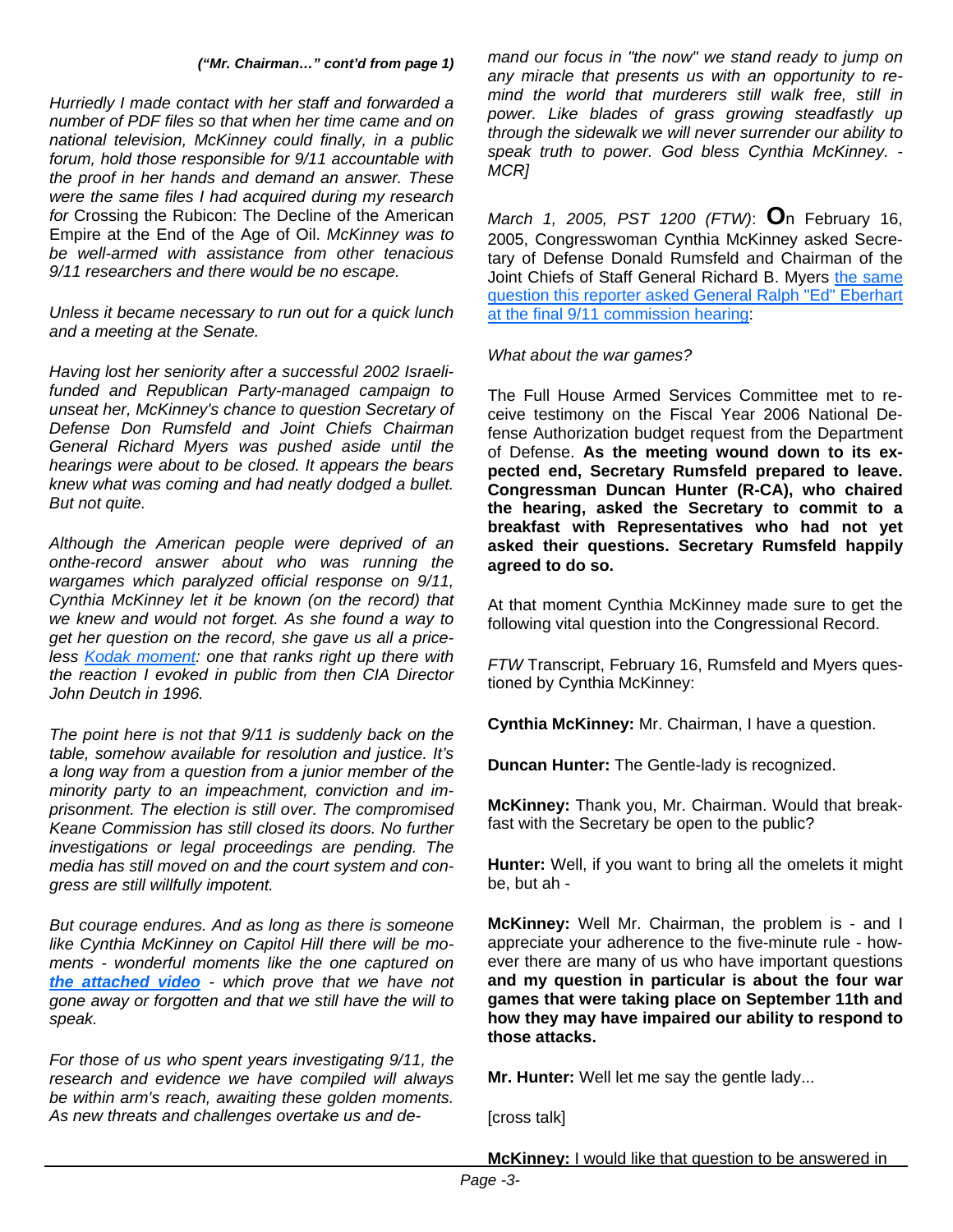public Mr. Chairman.

**Hunter:** Let me say to the gentle lady we're going to have other opportunities to have the Secretary in front of us and what we will do beyond having questions, if you

want a question for the record, be able to put that to the record and have the answer on the record, but additionally at the next event where the Secretary testifies - we'll try to make sure that happens - we will start with the folks who did not get their question answered so you will have an opportunity.

**McKinney:** Thank you so much Mr. Chairman, and I hope the record is still open so that even that portion of my comment will be on this record.

**Hunter:** It will be so ordered.

**McKinney:** Thank you Mr. Chairman.

-- end of transcript

At this point Representative Skelton (D-MO) asked a visibly flustered Donald Rumsfeld if in the future a classified briefing could occur on the recommendations given by General Luck and his team to the Secretary.

This helped to bury McKinney's question (and by necessity, the process continues: DoD has posted a peculiar "transcript" of the meeting's final moments, from which Representative McKinney's question has been thoroughly deleted), giving Rumsfeld a way to divert attention from the issue she had skillfully placed on the record. Rumsfeld responded to Skelton's question without addressing McKinney's at all. The only response to her question came in the form of both Rumsfeld and Myers' rapid hand movements and off-microphone murmurs. The issue seemed to knock Rumsfeld off-balance, affecting him as it had affected Ralph "Ed" Eberhart at the final 9/11 Commission hearing.

It's unlikely that "No comment" will be an acceptable reply to Representative McKinney's question. Eberhart got away with that when responding to this reporter, and has since retired from his post heading both NORTHERN COMMAND and NORAD. His retirement came immediately after the 2004 presidential election. It appears "no comment" will be his final word on the matter, but that will not be the case for Secretary Rumsfeld and General Myers.

*Who was in charge of coordinating the multiple war games running on 9/11? Crossing the Rubicon has already answered this question in spades. But maybe, just maybe, with her return to Capitol Hill Cynthia McKinney has kept alive a flicker of hope that the crimes of 9/11* 

*may yet shake up the US government.*

*The courage and directness of this fearless woman never cease to amaze us. She has let it be known that she will be a perpetual thorn in the side of the administration for at least the next two years.* 

Publisher's Note: *FTW* is proudly hosting the Cynthia McKinney segment in Real Media format. Please follow this link below to view it:

http://www.fromthewilderness.com/mp3/ McKinney.rm

The video may take a minute to download to you, please be patient.



**Protect you and your family's assets NOW!** Learn how to build new wealth in ways that will help transform our world.

A new powerful CD and DVD from Catherine Austin Fitts, the former assistant Secretary of Housing and managing director of the Wall Street investment bank, Dillon Read is now available!

The CD is an audio version only and is 80 minutes in length. The DVD video version, which *also* includes a live Q&A session, is 96 minutes.

**Prices are only: \$14.95 (+ s&h) for the CD (Audio), or \$24.95 (+ s&h) for the DVD (Video) version.**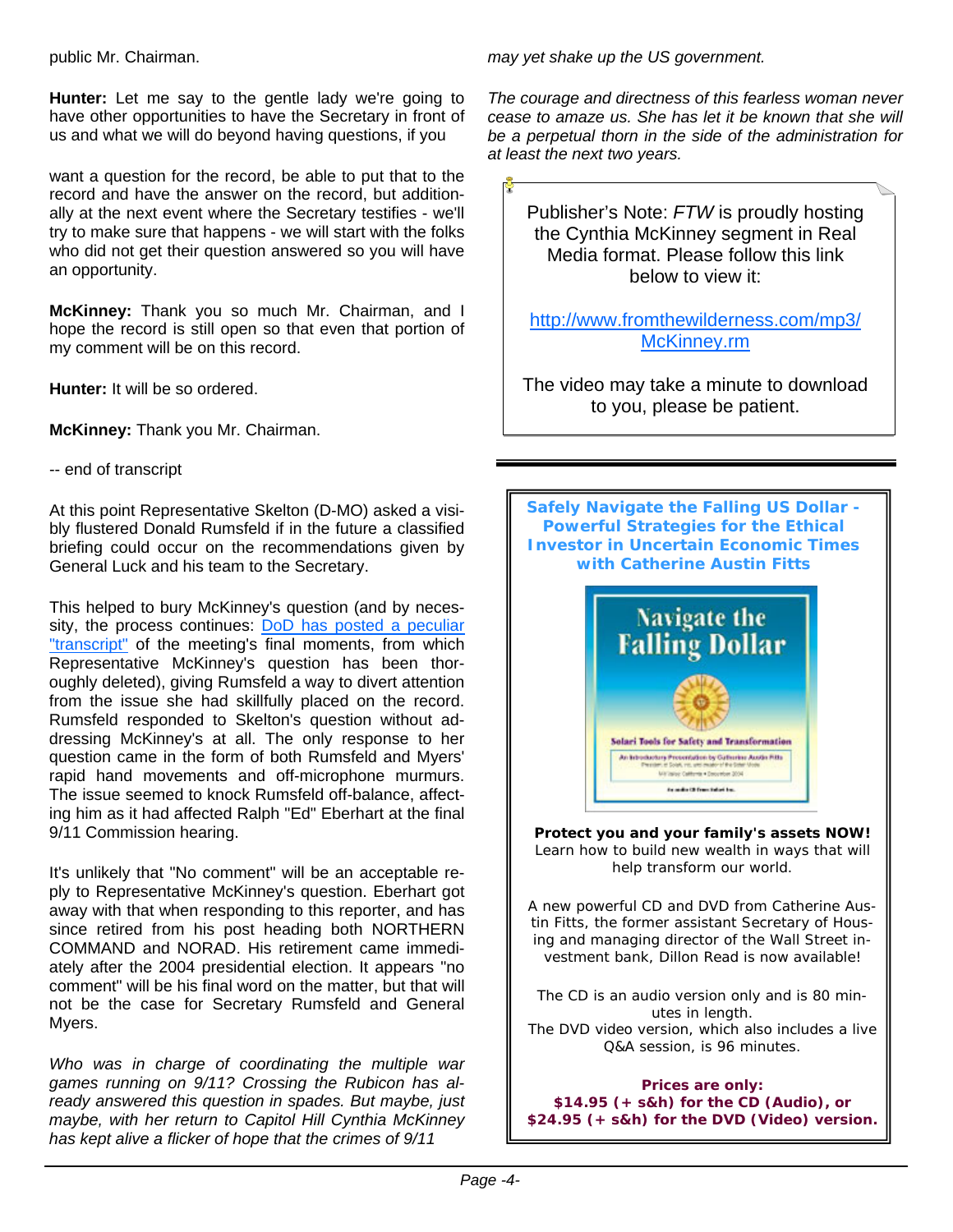# **WILL THE REAL WILL THE REAL ECONOMIC HIT MEN ECONOMIC HIT MEN**



# **PLEASE STAND UP? PLEASE STAND UP?**

## **Meditations on 9/11 Truth**

## **by**

## **Catherine Austin Fitts**

*[Many people have asked me what I thought about the recently popularized book* Confessions of an Economic Hit Man *and I have held my tongue because I just didn't have time to do the brilliant deconstruction of the book's "limited hangout" approach performed here by Catherine Austin Fitts. In this article the former Assistant Secretary of Housing and past managing director of Dillon Read brings us face to face with the horrors for which we all share a measure of responsibility. Those who would have us work through and affirm the current system don't want these horrors to be seen, because any recognition of them leads on to other realities that are darker still. Fitts also makes clear the point that I was making in Seattle which has been so widely misrepresented.* 

*There are no real avenues left for 911 activism in the traditional sense of the word. The election is over. All three 9/11 suits (Hilton, Mariani and the Saudi case) have been dismissed or morphed as I said they would be. Congress has shown and will show no courage. The 9/11 Commission (totally compromised) has closed its doors. The Justice De*partment (part of the 9/11 plot) will do nothing. The courts are compromised and the mainstream media (also part of *the crime) has moved on. NY Attorney General Elliot Spitzer has yet to do anything with the 9/11 material he has received, remaining quiet in order to protect his bid for the NY state house.*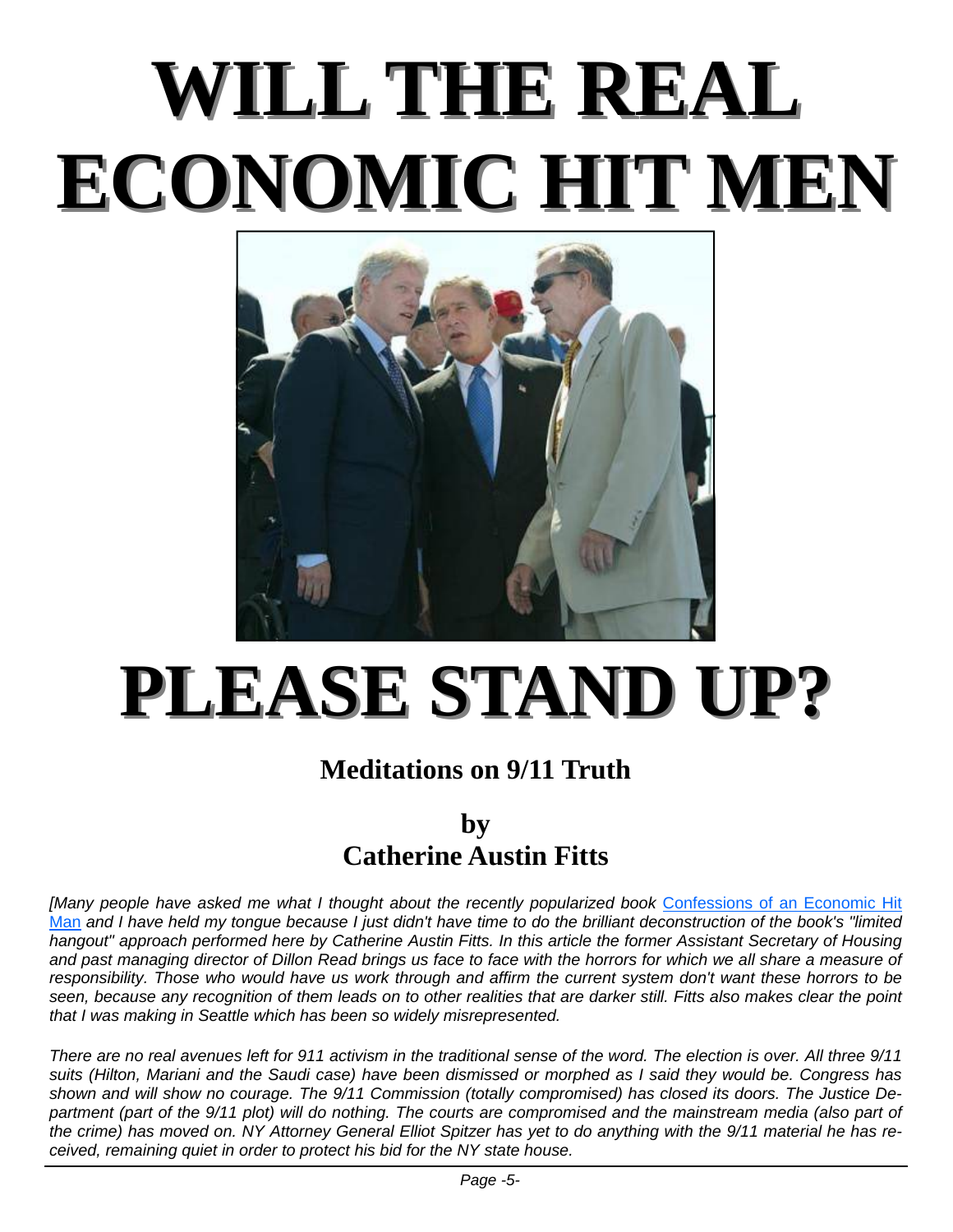*But there are new channels of real accountability that can change the world, if 911 activists can persuade activist communities to understand the realities of economic warfare and to begin to promote marketplace strategies. Real headway can be made if we withdraw our deposits, purchases, investments and attention from media, banks, companies and investors complicit in 911 and war profiteering and cover up. These marketplace strategies can dovetail with other innovative tactics, building financial constituencies to support the rule of law. What would Elliot Spitzer do if millions of New Yorkers threatened to withdraw all of their money from the large New York Federal Reserve banks unless he moved forward with an investigation? What would happen if hundreds of thousands of New Yorkers cancelled their subscriptions to the New York Times in protest over the lies of 911?*

*There is still a great deal to learn from 9/11 that can proactively help individuals to read the real map of the world and make a difference in their own lives. This involves a fundamental change of approach: the old, futile course of action asks citizens to go hat in hand to government and corporate interests to make them change (an impossibility), while the new approach says that if the citizens themselves change enough within, that change can shift markets while there is still time to make some difference in the outcome for individual lives. In other words, one approach tries to convince us that the right path is to get someone else (with no interest in doing so) to save us and the other says that we must accept the responsibility for saving ourselves and gather and exercise the real power we have and have not yet used.*

*Which makes more sense to you? - MCR]* 

## **Economic Hit Men**

*February 7, 2005, PST 1200 (FTW)*: **A** "limited hangout" is a partial confession, a *mea culpa*, if you will, that leaves the essence of a crime or covert reality hidden. Because it includes some small part of the truth, the limited hangout is irresistibly attractive to dissidents and political critics whose thirst for such truth makes them jump at the dangled scraps. Once the system's watchdogs are busy chewing on the limited hangout, the guilty players can go about their illegal business for a new round of unaccountable, semi-secret mayhem.<sup>1</sup>

If you want to see an excellent limited hang out at work, pick up a copy of the John Perkins' bestselling Confessions of an Economic Hit Man. In his limited hangout confession, Perkins describes his career from 1971 to 1981 as a highly paid professional who helped defraud Third World countries by helping syndicates make uneconomic loans as a means to facilitate the eventual takeover of those economies by elite and corporate interests.

Greg Palast, Anne Williamson and other first-rate investigative journalists have brilliantly documented instances of such economic warfare against sovereign governments and national economies - where nations are taken over with their own money, in much the same way as a corporate raider takes over a company through leveraged buy-out. I have documented a similar process in US communities and mortgage markets. In writing about this process, I use the concept of an "economic tapeworm" to explain the negative return on investment financial system that operates globally and relies on economic and military warfare to finance and subsidize itself. $<sup>2</sup>$ </sup>

The phenomenon that Perkins writes about is well known. But his personal "how to" account of an economic hit pertains to an apparently cold case, far in the financial past. While this story is very instructive for those who have not yet dealt with professional fraudsters or been targeted by economic warfare<sup>3</sup> (whether in the Third World or in the First World nations) it is even more instructive for its omissions - and for its timing as an *apologia* intended, we are led to believe, somehow to assuage guilt for harm done: it relates to events occurring twenty-five or thirty years ago, involving players who are, for the most part, dead or retired from the business of economic warfare and companies that have morphed into later incarnations.

In the process of providing a colorful account of a 1970s whodunit (complete with low tech strategies devoid of the dazzling technology toolkit that is now an essential part of the economic hit man's weaponry of economic warfare), Perkins delivers to readers the "big lie": he reveals the secret that there is no greater conspiracy. This is simply globalization run amok, he would have us believe. Somehow, this particular conspiracy theory seems charmingly credible as part of a "confession." Perkins admits to what is known and then uses the credibility created by his "limited hangout" to further obscure the reality of who's who in the real governance of global investment and risk management. We are to presume that the investment networks in and around the Harvard Corporation, the City of London, the Vatican and investment managers and bankers for the proceeds of transnational organized crime are simply good-hearted fellows who let things get out of hand.

Nowhere does Perkins introduce the notion that cartels in a "New World Order" (the phrase coined and promoted by George H. W. Bush) use covert manipulation of the global financial system to centralize and concentrate economic and political power. Assassinations by "jackals" aside, Perkins barely hints that for fifty years the US military-industrial complex has been developing and testing powerful black budget technology, satellite and other invisible weaponry and surveillance technology and insider-trading tools behind the veil of national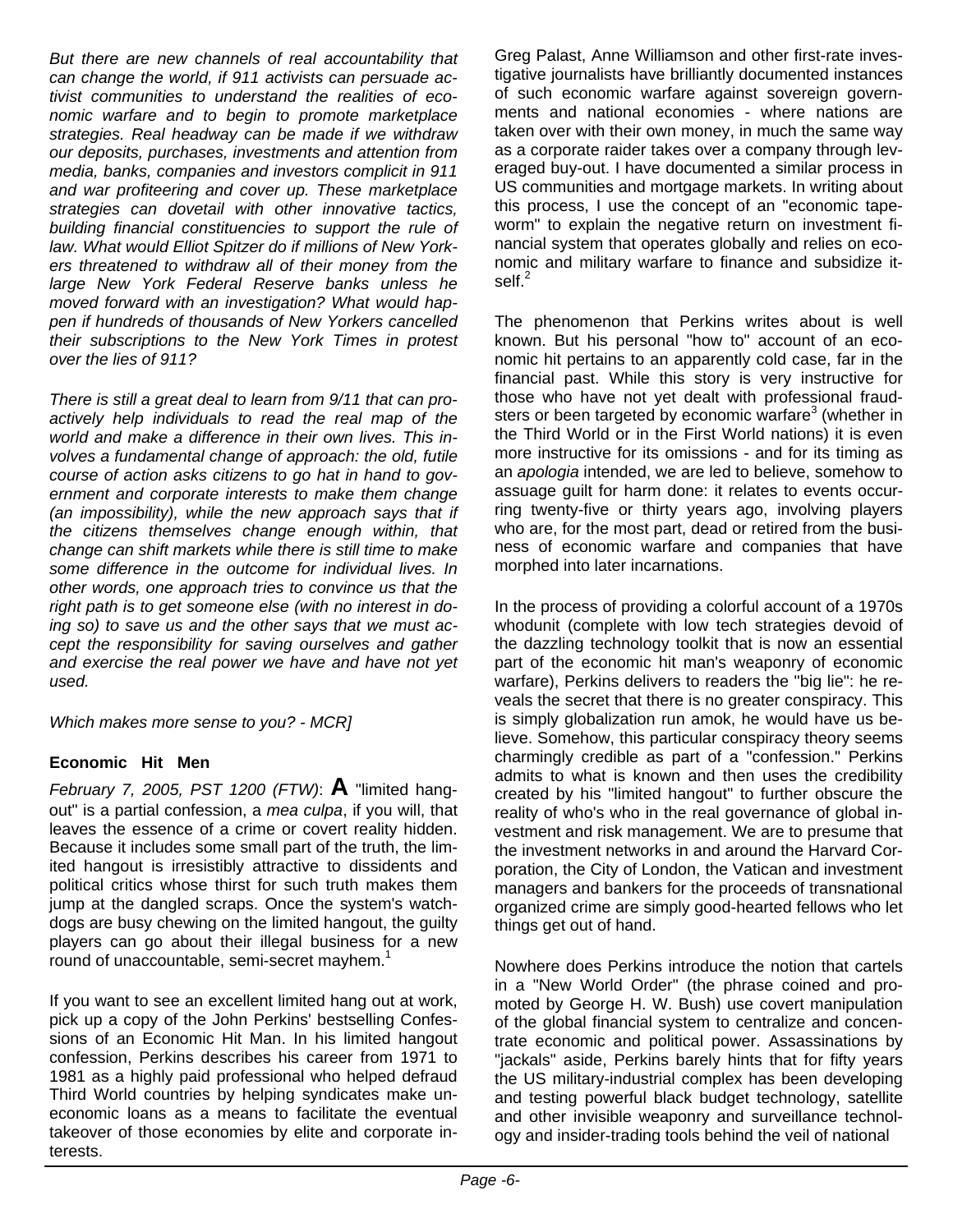security secrets. Indeed, it was the need for a means of financing black budget operations and weaponry outside the view and control of Congress and the appropriations process - rather than the mere pursuit of corporate profits - that provided the political air cover for Perkins to do what he did as his covert counterparts marketed drugs in American and Third World communities alike. It's an old rule of economics. Sources and uses need to be in one integrated financial statement to understand an enterprise. In Perkins' world, we are never quite clear who got what cash and in what amounts when all was said and done. Which means someone gets to keep the money and remain socially acceptable - and we remain clueless as to who was really running things two decades ago.

## **Economic Warfare in the 21st Century**

The power of Perkins' book as a limited hangout can be understood by observing the sales, support and kudos in mainstream media it has achieved while the leading books on 9/11<sup>4</sup>, arguably the most significant economic hit in US history,<sup>5</sup> have had a much harder time garnering attention. The message seems to be that economic warfare is something that the corporate mainstream will acknowledge, but only so long as it is low tech, long ago, and far away.

Understanding and facing the economic warfare responsible for slowly poisoning us and our families and wiping out our retirement savings is a complex and very scary undertaking in comparison to Perkins' concerned confessions. Perhaps we prefer to disassociate from our present circumstances, live in a perpetual state of cognitive dissonance, and focus on the study of yesteryear.

Complex and scary as it may seem, the growing body of evidence makes a compelling case that officials of the US government, its contractors and the military abetted the 9/11 attacks. With the help and complicity of the US Congress and corporate media, they are engaged in the most profitable war and enforcement profiteering in history. This is a terrifying picture to contemplate.

Look how tough it has been for New Yorkers, the constituency most adversely affected by the 9/11 tragedy. A recent Zogby poll indicates that 49.3 percent of residents of New York City hold the opinion that officials "knew in advance that attacks were planned on or around September 11, 2001, and that they consciously failed to act." Yet, despite this widespread conviction and the mounting evidence that sustains it, no serious support has developed for the November 2004 citizens' complaint requesting that Elliot Spitzer, the Attorney General of New York, finally open a criminal investigation into the tragedy.

Although fifteen NYC legislators have also called for such an inquiry, there has as yet been no effort locally

to hold the New York Senate and Congressional delegations accountable for failing to hold the executive branch responsible for its failure to perform, or for its potential complicity. While the New York firemen booing Hillary Clinton off the stage at the 911 Concert was a start, the sentiment expressed has not translated into political action or market action. How many New Yorkers have cut off their subscriptions to, ads in or investments in the stock of the *New York Times* when the *Times* helped to facilitate the 9/11 cover-up by failing to ask probative questions or hold officials accountable?

The problem the average New Yorker has is the same that we all face - our complicity is deep. We have an entire economy and culture financially dependent upon too many things that harm people and the environment. This is not new. Only the possibility that the war machine is blowing up thousands of middle class Americans in American office buildings in broad daylight is new.

The fact that the Bushes and the Clintons are on the same team - and have been since their alleged Iran-Contra partnership in an airport operation in Mena, Arkansas involving the transshipment of cocaine destined for the streets of America - is not something that most Americans have yet incorporated into our political equation.

The fact that current financial and commodity markets "clear" not through the operation of changes in price generated by the legitimate free market expression of supply and demand but rather by blowing up American office buildings and the people and legal documents in them is not something that most Americans saving for retirement or financing a home have incorporated as risks in developing an investment strategy.

We cannot fathom that economic warfare is now conducted using high tech software weaponry to silently invade the privacy of our banking and purchasing relationships, our comings and goings, and the details of our work and home lives. Nor have we incorporated this realization into our decisions about who we share our lives with and what we say and do behind closed doors.

The illumination of the truth of 9/11, however, could change most Americans' paradigms and transactions in powerful ways. It could certainly fuel an increase in demand for precious metals, alternative energy and local self-sufficiency.

### **The Strong Dollar Policy**

In the mid-1990s, the Clinton Administration, led by an economic team comprised of Robert Rubin, Lawrence Summers and Franklin Raines, instituted something called the "strong dollar policy." This policy was maintained by the Bush Administration, which held over in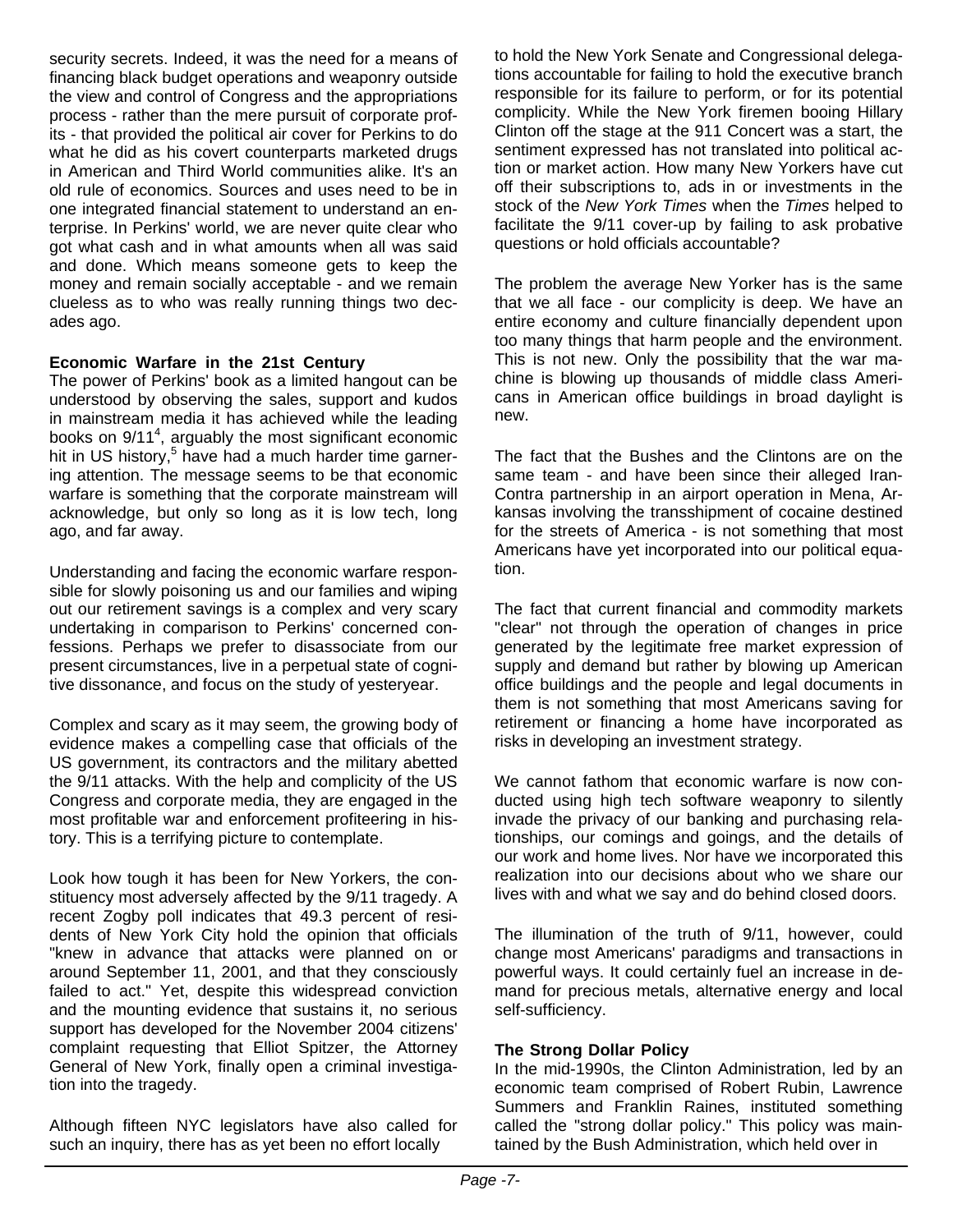the first term many of the key players in policymaking positions, including George Tenet, Jerry Hawke (Comptroller of the Currency 1998 - 2004) and Charles Rossotti (45th Commissioner of the IRS). The smoothness of the transition between administrations ostensibly led by political parties in opposition to each other belies the ruse and underscores the strategic nature of the centralization of economic and politic power under way.

While the game of trying to figure out what in the world the strong dollar policy really is has gotten increasingly Orwellian,<sup>6</sup> the basics are pretty simple. We have kept the dollar's value high relative to other currencies - and far above what fundamental economics would warrant by asking the consumer and taxpayer to shoulder extraordinary and rising levels of debt financed by increasing amounts of dirty money. This has enabled elites to move off shore and into private hands virtually all the real financial equity in the country. The US is not alone in experiencing "disappearing equity" - it is part of a global equity-centralizing and asset-control process.

The strong dollar policy was characterized by a series of financial and market manipulations:

> Four Secretaries of the Treasury refused to produce audited financial statements and reported a total of \$4 trillion in "undocumentable adjustments";<sup>7</sup>

> The Clinton and Bush Administrations rejected policies that would build American productivity and employment<sup>8</sup> in the face of the plan to move employment abroad while permitting the growth of debt and immigration quotas at home;

> The Clinton and Bush Administrations promoted federal credit policies that turned American homes into ATM machines and led to a mortgage market characterized by increasing levels of fraud;

The Clinton and Bush Administrations in concert with the central banks (most notably the Federal Reserve) and bullion banks (including JP Morgan-Chase, Citibank and Goldman Sachs) manipulated the gold and silver markets to suppress the price of precious metals while large inventories were moved out of governments and central bank accounts worldwide and into private hands;

US pension funds and 401k and IRA retirement savings accounts lost value by waves

of accounting and other financial frauds at widely held corporations (such as Enron, Worldcom and Tyco);

US Congress and regulatory agencies like the Securities and Exchange Commission adopted corporate controls, ostensibly to protect investors from further acts of corporate fraud, that operate as a subtle form of capital control, limiting the ability of entrepreneurs on Main Street to raise capital in financial markets;

Military force was used to ensure that global investors would continue to purchase US Treasury and mortgage agency securities and the US dollar would prevail as the currency of international choice;

The federal budget, federal credit, and federal contracting were operated to favor corporate profit making at the cost of small business and labor productivity;

US Treasury and Federal Reserve market intervention was used to ensure low cost of capital for favored global corporations; and,

The types and amounts of outstanding financial derivatives exploded, far beyond the ability of most public and private leaders to understand or explain.

No one has made a count of the deaths that resulted worldwide from these various financial manipulations. The death toll from the pincer movement of military warfare and economic warfare is far greater than is generally understood.

## **9/11: Strong Dollar Policy Steroids?**

While floating the global dollar economy on a sea of debt and easy money worked well for the economic hit men and women through the end of the 1990s, by the summer of 2001 the game seemed to have run its course. Defense appropriations had stalled that summer. Members of the media were asking questions about \$3.3 trillion missing from HUD and DOD. Shortly before 9/11, Donald Rumsfeld admitted that DOD could not account for trillions of taxpayer dollars. On September 9, 2001, *From the Wilderness* issued an economic alert warning that the global financial system ran the risk of meltdown.<sup>9</sup>

With the events of 9/11, however, the US government was able to garner support for the extraordinary financial market interventions necessary to continue the strong dollar policy and for keeping the lid on the vari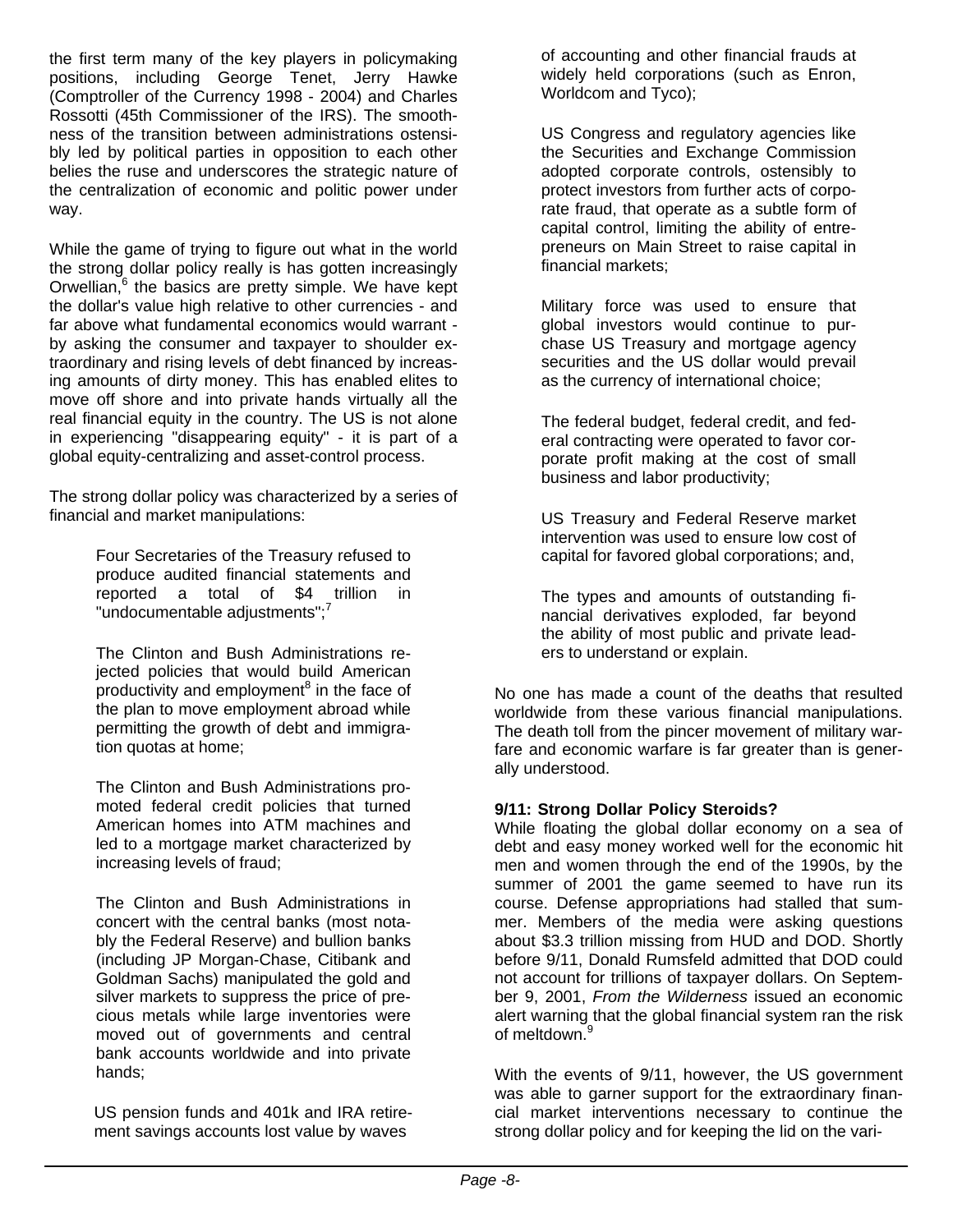ous financial frauds and manipulations. America and the global financial system have stayed afloat for another three years.

The answer to the question *Cui Bono*? ("Who benefits?") from the strong dollar policy suggests that allegations that members of the Bush Administration fully expected, welcomed and even facilitated 9/11 should be taken seriously. Trillions of dollars have been moved out of the US economy under the umbrella of the strong dollar policy - much of it in what appear to be criminal ways. The 9/11 tragedy conveniently necessitated a sudden, centralized control over government and theretofore private activities in the name of protecting national security interests and addressing the threat of terrorism. 9/11 diverted attention from and shut the door behind that money movement. It ushered in a wave of legislation rushed through Congress that would make it much more difficult for the American people to do anything about it. The events of 9/11 have acted as a "lockdown" on a financial *coup d'état* at the core of the "strong dollar policy."

In the Machiavellian tradition, it turns out that the "strong dollar policy" is a policy that intentionally destroys the value of the dollar.

### **Justifying the End of Markets and Democracy**

Traditionally, the faith of the US working class in democracy has been one of the most powerful supports for democracy worldwide. It is not enough to bankrupt the American middle class and the American government. The current effort to move to more centrally controlled governance also requires removing this faith that underpins support for global democracy. Part and parcel of doing so is establishing popular support for the notion that the economic supports for democracy - sound money, open and transparent markets and government, and access to equity - are somehow bad.

An example of this is Marjorie Kelly's *The Divine Right of Capital*, which neglects to integrate the covert revenue streams into the equation and instead attempts to explain problems and resolutions in terms of overt cash flows only. According to Kelly, the editor of Business Ethics magazine, free markets, not organized crime and black budgets, are the problem. Hence, the problem is that shareholders want to make money, not that insiders rip off small investors of their savings and retirement investments using criminal means, protected, not obstructed, by governmental intervention. Kelly's bio mentions her speaking engagements at Harvard, without concern for Harvard's leadership in Enron, Harken, the rape of Russia, HUD corruption and other criminal frauds.

In the latest escalation of the Orwellian nightmare, we have entire networks of good-hearted progressives and

socially responsible investors promoting a framework of "problems-solutions" that provides the perfect intellectual camouflage for their opponents' control over national and international resources. Now that the socalled "New World Order" has stolen all of the money, those who are most appalled at this state of affairs unwittingly promote policies that will prevent the ordinary person from communicating with integrity or creating and accumulating wealth. Even worse, they crave the credibility conferred by the foundation, church and university investment syndicates most richly rewarded by economic and military warfare. Their behavior and the policies they promote --- if allowed to triumph --will ensure our descent into a 21st century war economy.

Lest these words give offense, I would encourage you to read one of the most important and brilliant economic articles of 2004, "Shilling for a New World Order" by Anne Williamson.<sup>10</sup> Understanding Mr. Shiller and the folks who finance and promote his effort tells us much about who profits from fascism. Shiller provides the philosophical prerequisites for ending democracy and markets for good and ensuring that no one can rise other than through serving the war economy.

Getting to the truth of 9/11 offers an opportunity to ask and answer the unanswered questions of who is running our world, and to illuminate how the covert cash flows really work. Only with such a powerful understanding can we appreciate the intellectual poison in Shiller's proposals and find real solutions effective in decentralizing our financial systems. I am reminded of a wonderful and very intelligent staff member of the CIA who told me in 1997, "your problem is that you have not answered the question, *where does evil come from?*" Indeed, this is the unanswered question of our day; one that cannot be answered without a much richer and clear picture than we now have of the economic warfare raging throughout our world and the economic hit men and women leading it.

## **There is Hope - Two Stories**

## **Story #1**

In November 2004 I was at a precious metals investment conference and had the opportunity to ask one of the speakers, the former head of a US intelligence agency, why the Air Force "stood down four times on 9/11." His answer surprised me. One of his major points during the speech had been the importance of cooperation among all parts of military, intelligence and enforcement on events like 9/11. He answered in a tone of anger saying something like, "I wouldn't know, dear. I ran the (intelligence agency), not the Air Force. You would have to ask the Air Force."

Throughout the years of the strong dollar policy, precious metals investors have held out hope that the price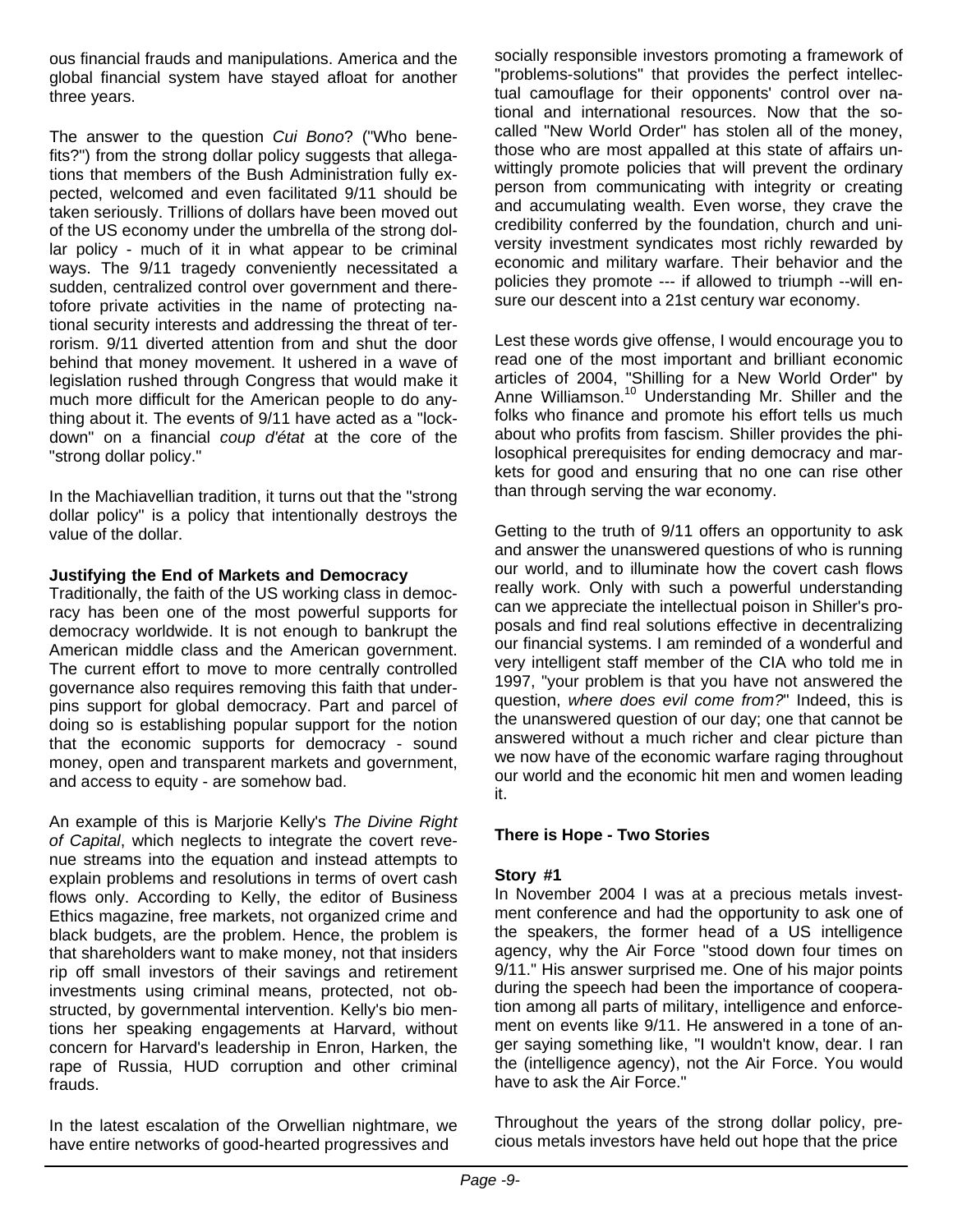of gold and silver will rise based on economic fundamentals. However, when supply and demand forces can be artificially balanced through covert operations and black budget market manipulations financed by warfare and organized crime, the price can stay managed forever - as long as there are sufficient energy resources to do so. This is a much darker and more subtle form of confiscation than was previously thought possible. I saw and heard a dawning realization in that audience that precious metal investors were being "had."

As global investors come to understand the truth of 9/11, a lot of resources can shift in very decentralizing ways. I presume that the speaker's fear before such an audience indicated that he understood this too. He appreciates that the economic hit men's control of global markets is much more vulnerable to the viral spread of truth than it seems. Indeed, the following week, the speaker made a public statement that the Internet needed increased controls.

It would seem the truth of 911 is quite powerful.

### **Story #2**

Two weeks ago I visited a friend who has absolutely no interest in politics. He is well into his seventies. He understands the extent and seriousness of the corruption.

Given his age, he has concluded that the only thing he can do to help is live an upright life and pray. His response to the truth of 9/11 is to withdraw from current events and contribute spiritually. He mentioned that a group of his friends had suggested that a recent event had been determined by covert means in complete contradiction to accounts put forth by the mainstream media. He spoke about our current leadership with sadness. It was clear from his manner that he no longer takes them seriously. They have lost what the Chinese call "the mandate of heaven." They are thugs - to be avoided in public and laughed at in private.

While this may sound like a small thing, I saw something I have seen many times since the Presidential election. Many Americans are quietly and invisibly withdrawing our mandate from the current leadership - not from America as a country, or from the notion of a democratic American government or from the American people. We understand that our enemy is not these things. This silent withdrawal in the hearts and minds of millions and the use of spiritual warfare to effectively counter those behind economic and military warfare has the power to shift power to more legitimate leadership.

Enough hearts and minds on Main Street are silently withdrawing our support to begin real cultural and economic change. Imagine if the truth of 9/11 could illuminate the real economic hit men and women of our day and age and - unleashed from the paralysis of not understanding the covert flows around us and who we can trust - help us transform our situation in a wealth creating way?

As Percy Bysshe Shelley once said, "Ye are many. They are few."

<sup>1</sup> See Jamey Hecht, "Failure and Crime Are Not the Same: 9/11's Limited Hangouts,"

http://www.fromthewilderness.com/free/ ww3/112203\_failure\_crime.html.

 $2$  See Catherine Austin Fitts, "The Myth of the Rule of Law," http://www.solari.com/gideon/q301.pdf; "The Negative Return on Investment Economy," http:// www.solariactionnetwork.com/phpBB2/viewtopic.php? p=3771#3771 and "The American Tapeworm," http:// www.scoop.co.nz/mason/stories/HL0304/S00228.htm.

 $3$  For a description of an "economic hit" of which my company was a target, see the "Litigation," available online at http://www.solari.com/gideon.

<sup>4</sup> For a list of recommended books on 9/11, including *The New Pearl Harbor* and *9/11 Commission Report: Omissions and Distortions* by David Ray Griffin, *Crossing the Rubicon* by Mike Ruppert, *The Complete 9/11 Timeline* by Paul Thompson, *Inside Job* by Jim Marrs and others, see http://www.911truth.org.

<sup>5</sup> Catherine Austin Fitts, "9/11 Profiteering," www.scoop.co.nz/mason/stories/HL0403/S00244.htm.

<sup>6</sup> Kelly Patricia O'Meara, "Strong Dollar Hides Weak Policy," http://www.gata.org/StrongDollar.htm.

<sup>7</sup> Kelly Patricia O'Meara, "Missing Money Articles," http://www.solari.com/learn/articles\_missingmoney.htm; "Treasury Checks and Unbalances," http:// www.insightmag.com/news/2004/04/27/National/ Treasury.Checks.And.Unbalances-658744.shtml

<sup>8</sup> Catherine Austin Fitts, "The Story of Edgewood Technology Services," http://www.scoop.co.nz/mason/ stories/HL0207/S00101.htm.

<sup>9</sup> Mike Ruppert, "Global Economic Collapse Likely," http://www.fromthewilderness.com/free/ ww3/11\_09\_01\_Derivatives.html

10http://www.sandersresearch.com/Sanders/ NewsManager/ShowNewsGen.aspx?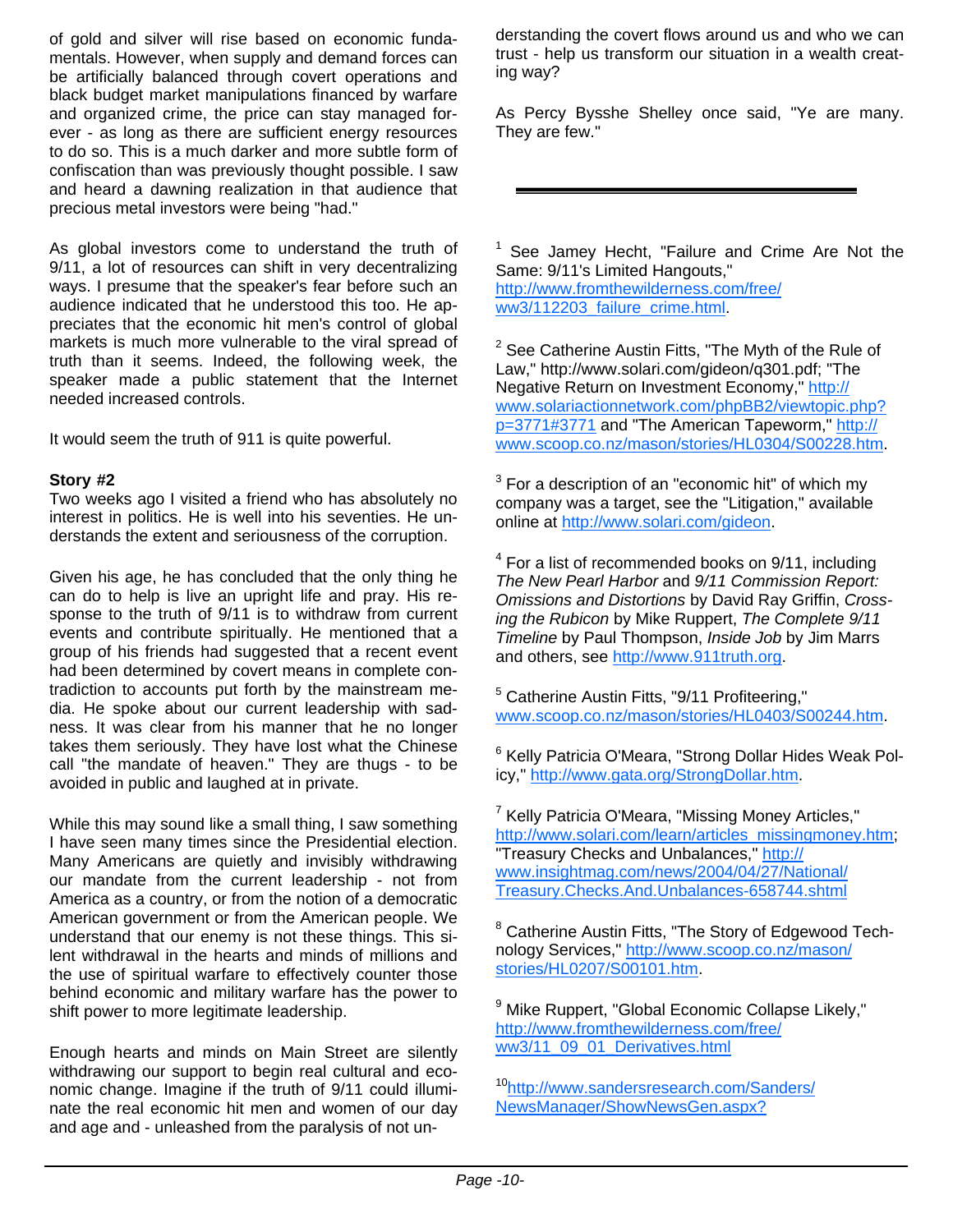#### *("Murder by the Numbers" cont'd from page 2)*

covered last year in its two-part series, "Will The US Reopen the Draft?"

#### http://www.fromthewilderness.com/free/ww3/022704\_draft\_goff.html

*Death has a tendency to encourage a depressing view of war.* 

- Donald Rumsfeld

February 14, 2005, PST 0900 *(FTW)* -- **T**he first and only time I ever met Gary Luck, the general Donald Rumsfeld just hauled out of retirement to end-run his prevaricating Centcom commanders by sending Luck on a fact-finding mission to Iraq, was at Bennigan's, a stand-up bar on McPherson Church Road in Fayetteville, NC. He was manifestly drunk as all of us were, us including my commander at the time, Major David Grange, who now does content-challenged military 'analysis' for CNN. Luck was between commands, already a general, and would in about three more years take over the Joint Special Operations Command. That evening, he was grabbing people at random as they passed his seat and putting them in painful headlocks. Luck was a serious weightlifter and strong as an ape. He did it to me as I walked past at one point, and I took my one and only opportunity to grab a general by his balls and squeeze as hard as I might. He let me go, and then chuckled in his inebriated macho way, signaling - I suppose - that we'd bonded.

Luck's reputation was of the 'eat your dead and drive on,' blood-and-guts variety, but I am always suspicious of this kind of rep for those who advance to the top, because whether the military acknowledges it or not, advancement into the ionosphere of four stars pretty much guarantees that somewhere along the way, there were big piles of shit to eat, even if they were eaten discretely.

It's pretty interesting to me that Defense Secretary Donald Rumsfeld chose Gary Luck to drag back out of retirement, precisely because of the reputation, deserved or not. There is a symbolic dimension to his selection that says, "We're getting serious, now." Which, of course, implies that up until now we haven't been, and if I were John Abazaid right now, I'd be updating my resumes and preparing my retirement speech.

Luck's trip to Iraq last month in the run-up to the recent gunpoint elections also signals that the real expectations of the election are decidedly different from what was peddled to the U.S. population.

Given Cheney's belligerence toward Iran, we can rule out that the U.S. wants to allow Sistani followers to establish an independent Iraq that will embrace its Persian neighbor as its main partner in the region, and they can arrange an oil bloc that would push both countries back to the front of the world stage (see the *FTW* series, "Persian Peril").

And given that the administration has even acknowledged, however elliptically, that the elections would not stand down the insurgency, then we can safely assume that this was not the real objective of the elections. In fact, I think we can go one further, and say that the elections - no matter how much credit is being taken for them by Cheney's Legionnaires in Washington - were not the Bush administration's idea. They were Sistani's idea, and his demand after he took the controls and hauled the U.S. out of a dangerous downward spiral when the Sadr rebellion broke out.

And unless we are going to claim that the entire apparatus is on mescaline, we have to acknowledge that they know what any of us with the attention span of a Redbone pup already knows: that these elections have dramatically increased the probability of civil war in Iraq.

Now a civil war is a very serious thing, and all the more serious politically if one is bossing an occupying military force for which he has claimed the mission of liberation and democratization. So we have to assume, at least I have to assume, that after assessing the inevitability of an election in the wake of the disastrous (for the U.S.) Sadr interlude (the U.S. boasted throughout this fiasco about how they were going to bring Sadr out feet first or in flex cuffs), the U.S. settled on a revised plan to pursue the same strategy. If not, why would Bush appoint a cabinet that clearly reflects his intention to follow the path defined by William Kristol, Scooter Libby, Paul Wolfowitz, Dick Cheney and all the other PNAC boys? That goal is to establish a permanent U.S. military presence in Iraq, and so I am assuming that the higher postelection likelihood of civil war now serves as a reason to 'stay the course,' even should the Shia electorate that showed up for their ration cards at the polling places in January (this is true) decide that they will ask their newly elected officials to show the truculent Anglo-American squatters the door.

So for the sake of argument, I am positing the premise that the administration intends to stay, come hell or high water.

That's premise one.

Premise two: the armed forces of the United States are not adequate in their current numbers - if all things remain equal or get worse - to pacify Iraq to the point where these bases will be viable over the long term, or to send the ever more unconvincing message to others around the world that they could face the wrath of an invincible American military if they don't behave as di-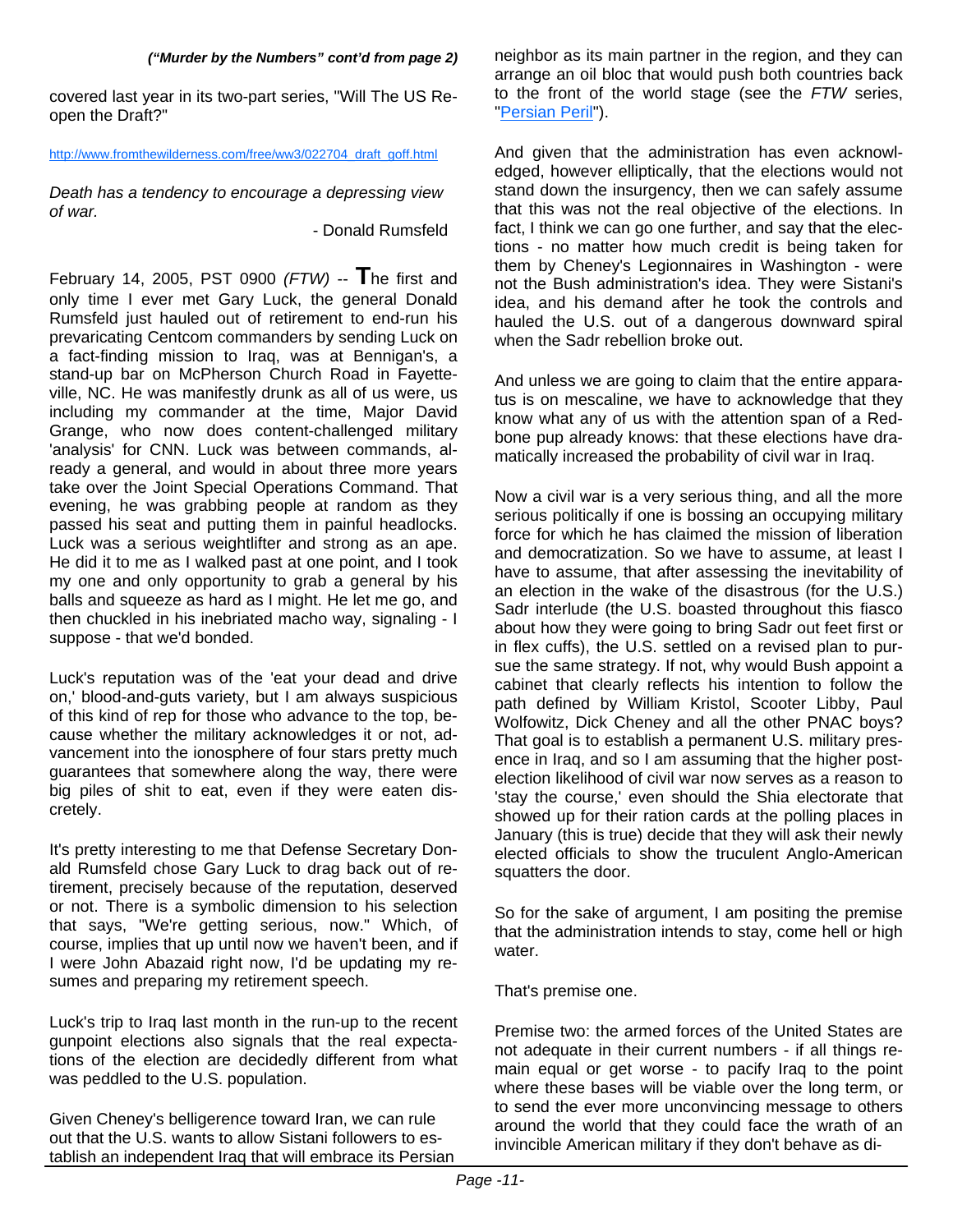## rected.

This is questionable even if we limit Iraq to the Southernmost Shia-majority areas where a good deal of the oil is. But if we note that Sadr still controls vast areas of the capital, that he still maintains contact with both secular and Sunni forces, and the guerrilla formations in the North seem nowhere near exhaustion… and if we further note that allowing a split Iraq - which Condi Rice just reassured the Turks will never happen - will probably result in further subdivision in and around Iraqi Kurdistan, then the picture for the mere 130,000 U.S. troops, their 11,000 Anglo-Saxon allies, and the 20, 000 or so high-dollar mercs, is very dismal indeed.

The troops will be setting up betting pools on the next IED [improvised explosive device -Ed.] deaths, just as we set up betting pools in Somalia for mortar attacks.

Third premise: it's getting a lot harder to keep the numbers they currently have in the military, and the strain is showing.

On February 2, UPI reported that the Army intends to extend again the tours of duty for Reserves and National Guards currently serving in Iraq and Afghanistan.

This is questionable even if we limit Iraq to the Southernmost Shia-majority areas where a good deal of the oil is. But if we note that Sadr still controls vast areas of the capital, that he still maintains contact with both secular and Sunni forces, and the guerrilla formations in the North seem nowhere near exhaustion… and if we further note that allowing a split Iraq - which Condi Rice just reassured the Turks will never happen - will probably result in further subdivision in and around Iraqi Kurdistan, then the picture for the mere 130,000 U.S. troops, their 11,000 Anglo-Saxon allies, and the 20, 000 or so high-dollar mercs, is very dismal indeed.

The troops will be setting up betting pools on the next IED [improvised explosive device -Ed.] deaths, just as we set up betting pools in Somalia for mortar attacks.

Third premise: it's getting a lot harder to keep the numbers they currently have in the military, and the strain is showing.

On February 2, UPI reported that the Army intends to extend again the tours of duty for Reserves and National Guards currently serving in Iraq and Afghanistan.

"The Army initially planned to use 16 brigades to win the Iraq war," said the article ("Reserves may get extended deployments," by Pamela Hess), "11 to maintain stability by December 2003, and expected to drop to four to five brigades sometime in 2004. The insurgency caused a sharp change in plans: There are 20 brigades in Iraq."

In yet another personnel shell game reminiscent of Stop Loss, the backdoor draft that now arbitrarily extends service members beyond their discharge dates, the Pentagon is now planning to change the rules for reserve mobilization that allow 24 months of cumulative mobilization to 24 months of consecutive mobilization. Vice Chief of Staff Richard Cody testified to Congress that this will "reset the clock," allowing the Pentagon to extend Reserves and National Guards in combat now past their current 12-18 months. After five years, said Cody, the military can come back again for an additional 24 month mobilization. This new policy is a reaction to the failure this year of Reserves to meet recruiting targets.

The Reserves aren't the only component that are having difficulty meeting recruiting goals. For the first time in over a decade, the Marine Corps missed its numbers. The Marine Corps has blamed their failure to meet their quota on parents.

In an AP article written by Robert Burns on February 4 ("Marines: Recruit shortfall pegged to parents"), he quotes Major David Griesmer of the Marine Corps Recruiting Command.

> *"It's a natural reaction in a time of war that a mother and father are going to have concerns, and so they are putting on the brakes," said Maj. Dave Griesmer, spokesman for Marine Corps Recruiting Command.*

> *The 17-year-olds in high school who are a prime target of Marine recruiters cannot sign up without parental approval. Griesmer said that increasingly, parents are making their sons and daughters wait until they are 18, but that has not stopped recruiters from putting in extra effort.*

> *"What we're doing is working with the parents more," he said. "Whereas before it may have taken one visit and they would accept, now it may take a recruiter two, three, four" visits.*

While there is no doubt that parents are concerned, that concern goes far beyond the parents that Major Griesmer wants to cajole into giving up their children. There is resistance to the war developing among the families who have already watched their children join the armed forces, and among spouses, and among a growing group of those families whose loved ones were killed and maimed in the war.

Military Families Speak Out has become a major antiwar force on the American political scene, and from them has emerged an even more emotionally potent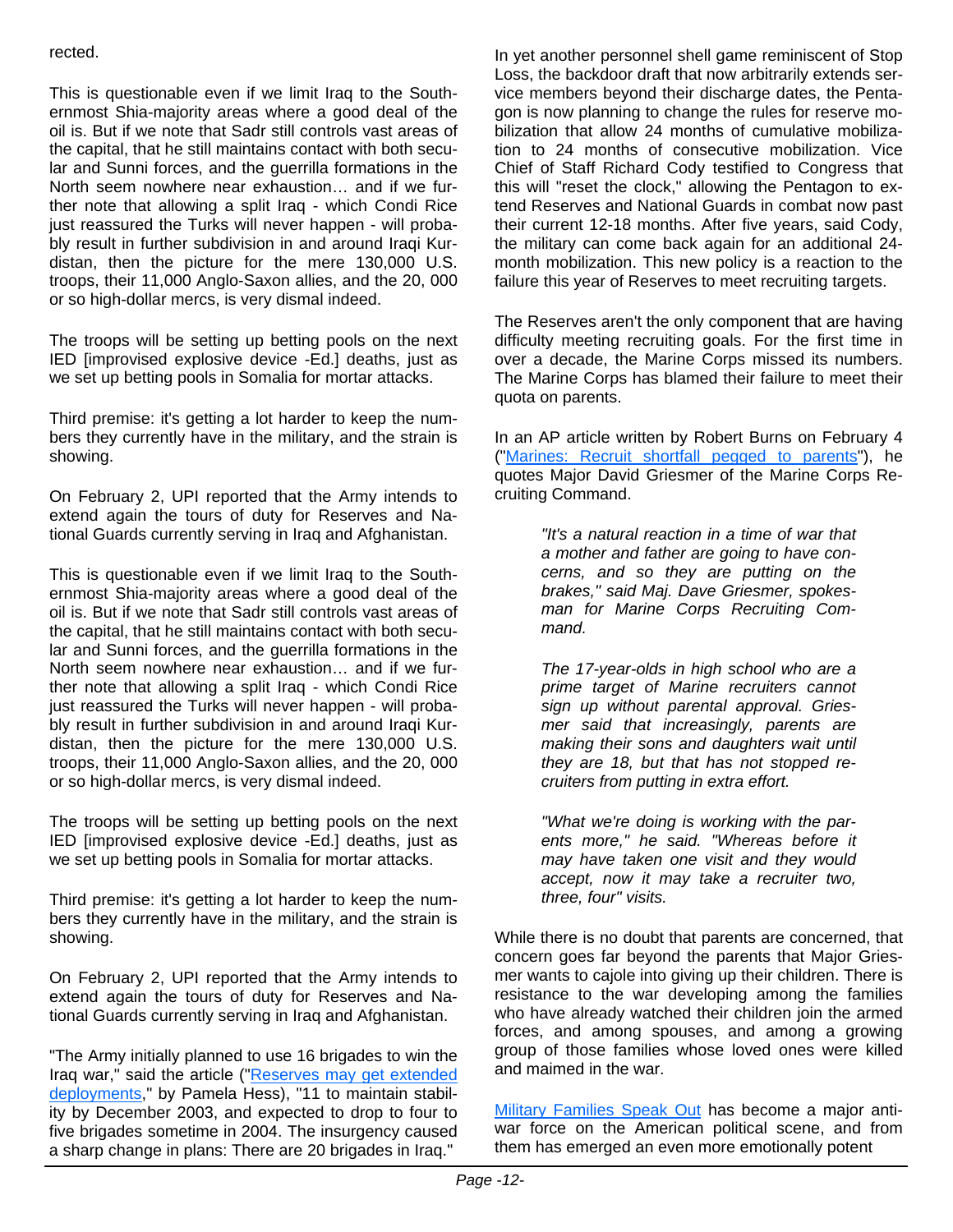antiwar military family bloc, Gold Star Families for Peace, composed entirely of families who have lost loved ones in Iraq. Combined with the growing groups of veterans themselves who are organizing against the war, including Vietnam Veterans Against the War, Veterans for Peace, and Iraq Veterans Against the War, they have launched a campaign for unilateral withdrawal of Anglo-American forces from Iraq, called Bring Them Home Now.

This incursion directly into military communities by the antiwar movement is further exacerbating the Pentagon's institutional crisis in Iraq. It reflects a high degree of dissatisfaction and dissent among significant numbers of troops as well, who are deserting and refusing to deploy in record numbers.

Darryl Anderson, a Purple Heart recipient who just publicly decamped to Canada, saying, "I thought I was defending my country, but that is not what I was doing," is just the latest among approximately 2,600 U.S. military desertions since October 2003.

While there has been speculation that Canada will not serve as a viable refuge because interpretations of the U.S.-Canadian "Smart Border Declaration" (SBD) might lead to extradition of American military political refugees, those who have fled to Canada so far have not triggered extradition requests from the United States (eager to avoid any mention of military resistance at all), and the status of Jeremy Hinzman - a military political refugee in Canada now - will be decided by a Canadian court this month (February, 2005). Moreover, Prime Minister Paul Martin announced last December (2004) that Canada would definitely not seek the forced repatriation of American service members who fled the armed service.

Kevin Benderman, a combat veteran of Iraq with the 3rd Infantry Division from Fort Stewart, Georgia, who has been in the Army for nine years, is only the latest in a series of high-profile American soldiers who have flatly refused to return to Iraq. Benderman is seeking Conscientious Objector status and facing court martial for "desertion," even though he never left Fort Stewart.

According to the GI Rights Hotline, the National Lawyers Guild Military Law Task Force, and the Fayetteville, NCbased Quaker House, requests for information on applying for CO status, as well as questions about consequences for deserting or refusing, have skyrocketed in recent months. While the military has cracked down hard on public commentary from troops in theater about their conditions and their morale, these indices help us to infer the reality of how this war is grinding down the overstretched troops in Iraq.

dated February 8 in the *Christian Science Monitor*, by Alexandra Marks ("Back from Iraq - and suddenly on the streets"), reports that Iraq and Afghanistan vets are now showing up in homeless shelters in sharply increasing numbers. Rising housing costs and poorly paying jobs are partly to blame, according to Marks, but two other factors are contributing as well: the inability of the Veterans Administration in these Bush-lean times to expeditiously process benefits requests, and post-traumatic stress disorder.

Almost one in five Iraq vets is suffering from PTSD according the conservative estimates from the *New England Journal of Medicine*, but only one out of five of those vets seeks assistance, fearing the stigma of mental illness and clinging to the military ethos of 'toughness.' These emotionally damaged veterans have difficulty holding jobs or maintaining interpersonal relationships.

These various stress indicators can be traced to the inability of U.S. forces to adequately control the situation in Iraq in order to pursue their real agenda. While the moral and political challenges of the war are very significant in this failure, these are not dimensions of the conflict that the U.S. administration is in a position to rectify. The one dimension of this crisis that they can exercise some control over - but which is also fraught with political mines - is the number of troops operating in theater, and by extension the number of people under arms in the United States Armed Forces.

In one retrenchment after another to avoid the "C" word (conscription), the administration has initiated Stop Loss, accelerated troop rotation cycles, expanded Reserve and National Guard call-ups, and now plans to extend Reserve tours through manipulation of contract language. But they are fast approaching the bedrock that will break their entrenching tools, unless there is some kind of miraculous transformation of the situation in Iraq.

Without using the word 'conscription,' the architectural think-tank of the Iraq War, Project for a New American Century, recently reversed their original position on expansion of personnel numbers in the military (they originally thought that Iraq would be a "cakewalk."). In a new memo, PNAC suggested the indefinite expansion of ground forces (Army and Marine Corps) gross numbers by 25,000 a year. Said PNAC, "it should be evident that our engagement in the greater Middle East is truly...a 'generational commitment.'"

Now while this document scrupulously avoided using the words 'draft' and 'conscription,' it doesn't require Robert Oppenheimer to connect the dots here. We might easily dismiss this latest memo as the raving of a mere think-tank, except that most pronouncements from

Already, the social costs are being felt, too. An article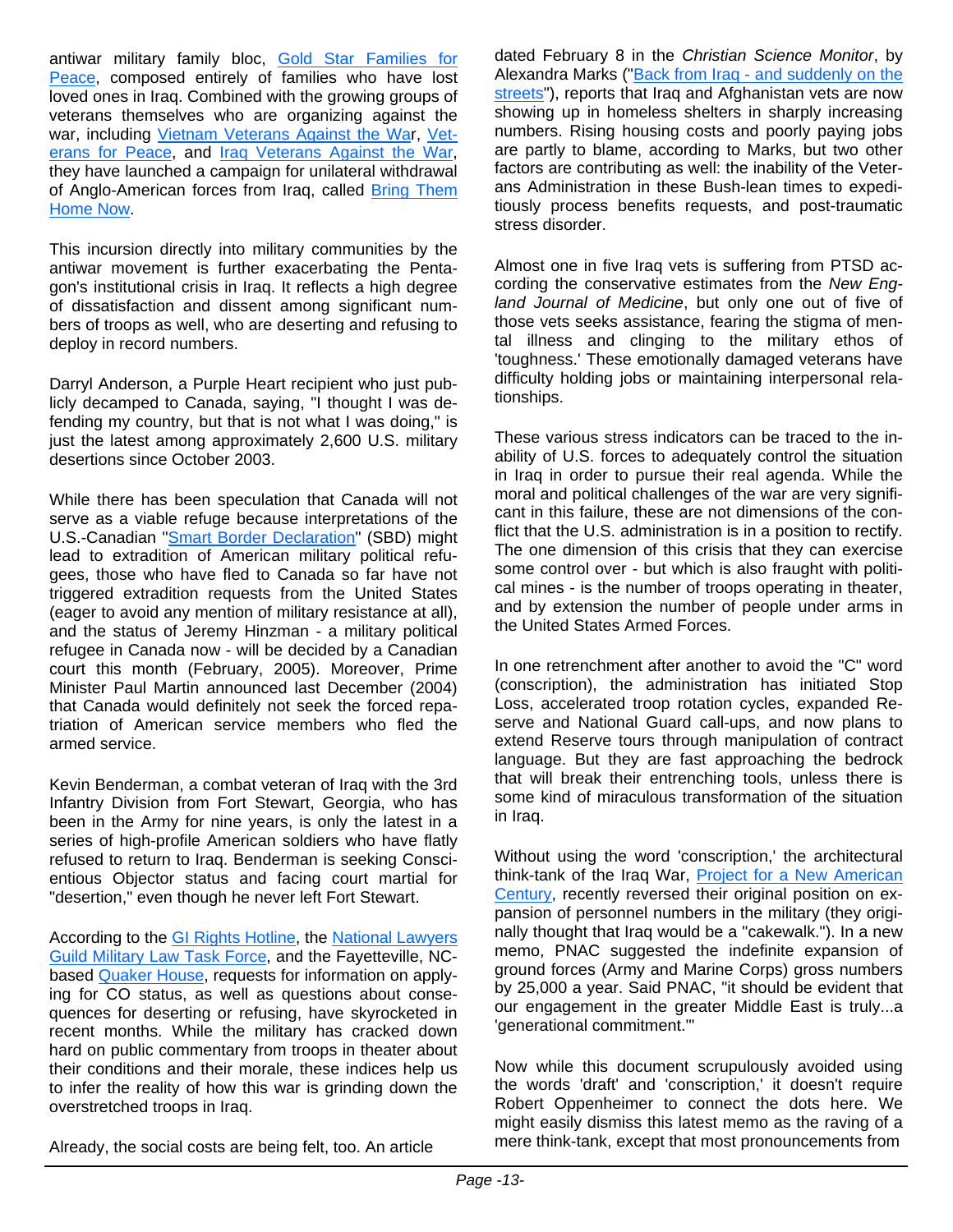PNAC have shown the ability to morph into national policies.

Given that *Rolling Stone* recently reported ("Return of the Draft," Tim Dickinson, January 27) that the U.S. government has committed as much to new recruitment package incentives, including a \$30,000 sign-up bonus for the Marines whose numbers are still retreating, as they spent on disaster relief for the tsunami, it seems safe to assume that we are reaching some kind of threshold.

> *"The Army's maxed out here," says retired Gen. Merrill McPeak, who served as Air Force chief of staff under the first President Bush. "The Defense Department and the president seem to be still operating off the rosy scenario that this will be over soon, that this pain is temporary and therefore we'll just grit our teeth, hunker down and get out on the other side of this. That's a bad assumption."*

A Selective Service memo in February of last year to the Pentagon stated, "Defense manpower officials concede there are critical shortages of military personnel with certain special skills, such as medical personnel, linguists, computer network engineers, etc…. [the high cost of] "attracting and retaining such personnel for military service [leads] some officials to conclude that, while a conventional draft may never be needed, a draft of men and women possessing these critical skills may be warranted in a future crisis." This was written last year. The situation has since them deteriorated badly. When we see the "skills draft," we may safely assume that the camel's nose is in the tent.

All that's required now is an 'emergency.' Iran and DPRK should be very afraid.

The cost issue of incentives for recruitment, aside from not seeming to work, is rapidly adding to the economic woes of the war for the Bush-Cheney regime. Pentagon correspondent for UPI, Pamela Hess, again reports:

> *The Pentagon unveiled a \$419 billion budget request for 2006 on Monday [February 7], a 4.8 percent increase over the 2005 budget even as the White House is trying to cut the annual deficit in half by 2009. Combined with "emergency supplementals" for the wars in Iraq and Afghanistan, the Pentagon budget has increased by 41 percent since 2001, according to Defense Department comptroller Tina Jonas.*

The massive and rapid increases have led to accountability scandals that now plague the Department of Defense, including the recently reported apparent 'loss' by the Coalition Provisional Authority of \$9 billion.

In its every dimension, the invasion and occupation of Iraq is deteriorating. That's why the public crowing about the 'election success' at the end of January is ever more strident. These success stories are designed to reinflate the flagging optimism of the American people. No one else is fooled by them. And no one in the administration is mentioning that these elections were an event that Sistani arranged and dragged the occupation bosses into by their nostrils. Now they are faced with a heightened prospect of civil war (which while a great excuse to stay, can not be 'managed' by a mere 130,000 U.S. troops) and a 'government' they want to legitimate that will tilt toward that other nemesis, Iran.

Which was my first premise - the U.S. intends to stay.

Donald Rumsfeld told *Face the Nation* on February 6 that the administration had not the least intention of reinstating the draft. His personal opposition to a draft has never been a secret. He fears a conscripted military, seeing that as the linchpin of the U.S. failure in Vietnam (another example of the depth of his capacity for selfdelusion).

In fact, my own belief is that the administration believes what they are telling the rest of us, that Iraqis will be able to take over the business of carrying out the U.S. occupation by proxy, relieving the majority of the burden on U.S. forces and leaving them to run their lily pad bases. This is a desperate belief, like the belief of a compulsive gambler that the next one is going to hit. And given that Iraqi soldiers and police are still abandoning their posts like the ballroom dancers off the Titanic, it will not likely play out.

So this draft issue has painted them into yet another corner, which means that the lies will become thinner and more audacious, the stories more fantastic, the need for press complicity more dire, and the disengagement of half the American public from any interest whatsoever in the welfare of Iraqis more essential. Because as long as they cling to their commitment to stay, the inevitability of a draft will increase.

That PNAC is making the call is a very ominous sign indeed. Without conscription, there are four futures I see (though reality is always infinitely more complex than this!): (1) get out of Iraq, (2) grind away toward a slow and painful political defeat, (3) conscript, or (4 )open up a hi-tech and genocidal offensive against the Iraqis and perhaps even the Iranians. The latter will require a pretext.

Prepare the dogs. They will be wagged. And send your children to vacation in Manitoba.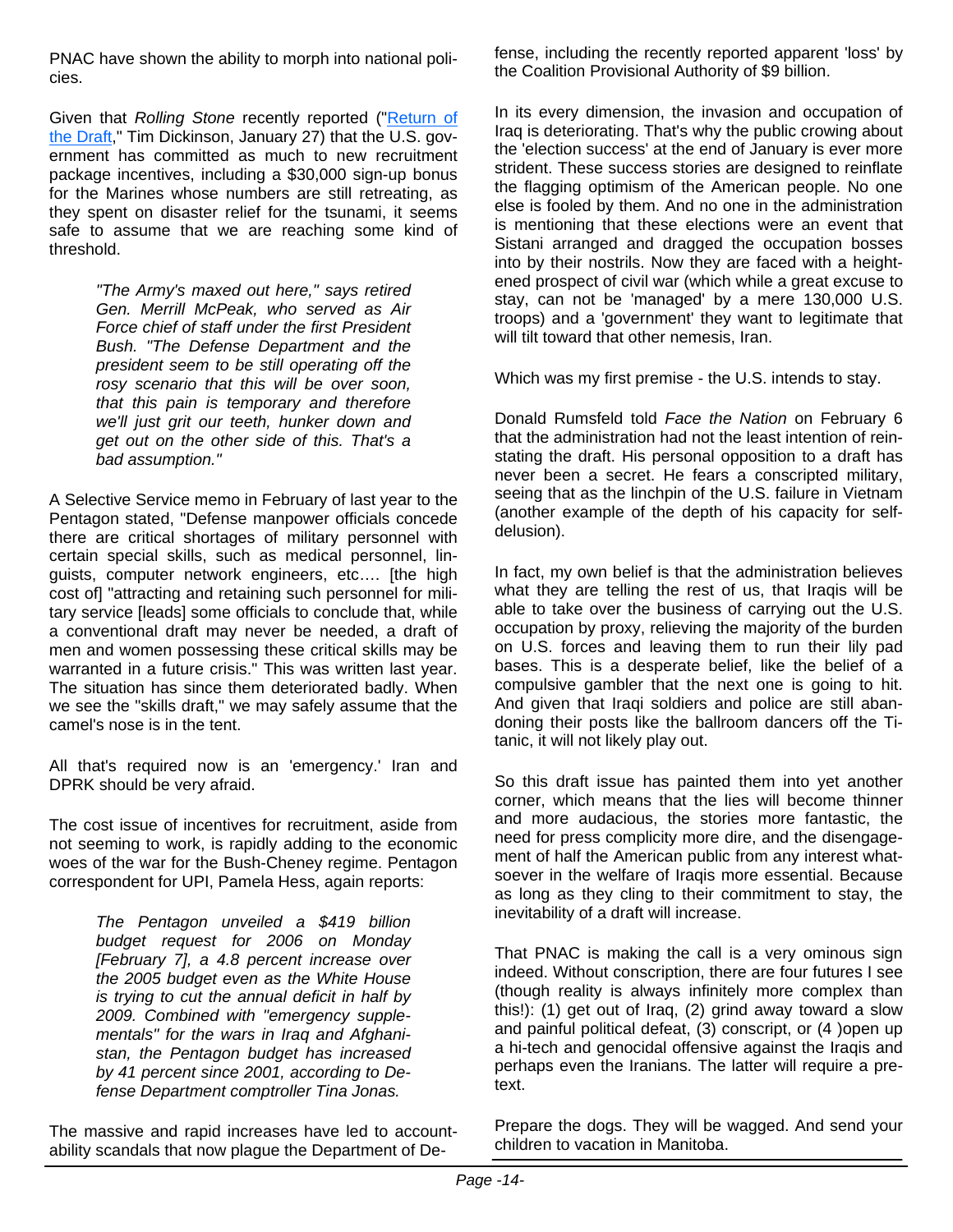*[The central metaphor of* From The Wilderness *is the "map." Standing outside the media metropolis of buzzwords and microanalysis, this journal attempts to survey the landscape of our global predicament from a vantage point high enough to take in the giant trends and the myriad lines of force. A map-reader's motivation is two*fold: if anything can help a person to navigate a burning *world, a map is surely paramount. But the other motivation is the map's intrinsic interest. Inside a continuous haze of hypnotic advertising, corporate propaganda, and government indoctrination, one can only see a few pixels into the near distance, and one yearns for a synoptic grasp of the larger picture. We at* FTW *try our best to develop such a picture.*

*"Footprints," our new story from Science Editor Dale Allen Pfeiffer, uses a remarkable set of maps from National Geographic to present an arresting account of mankind's current ecological impact, especially regarding energy use. Dale wishes to thank National Geographic, Dr. Bill Rees, who originated the "ecological footprint" concept, and a dear friend, Pamela Goins, for first planting the seeds for this article by laying out the map of our global footprint on her kitchen table. -JAH]*



## **National Geographic Satellite Images Reveal A Deeper Truth About the Industrialized and Mankind Industrialized and Mankind**

## **by Dale Allen Pfeiffer**

## **Introduction**

February 28, 2005, PST 0900 *(FTW)* - **E**verything that moves on the surface of the Earth leaves a track, a record of its passage. An expert tracker, such as Tom Brown Jr. (www.trackerschool.com) can read these tracks so well that they become a record of the animal's life, a sort of a biography through which a very intimate knowledge of the animal can be achieved. Among the easiest animals to track are human beings, because they leave an easily readable path. According to American Indian scouts, the goal is to leave the smallest footprints possible. In doing this, you honor the Earth by leaving it as unaltered as possible, and you render yourself invisible to any who might try tracking you.

In this, as in so much else, the American Indian philosophy is almost diametrically opposed to the Europeanderived American perspective. In the dominant culture of conspicuous consumption, the size of your footprint is a display of your wealth and power, rather like a peacock spreading its plumage. In American culture, status is achieved by the size of your McMansion, the mileage of your automobile (with Hummers being a pure statement of extravagance), and in the amount of trash you set out at the curb every week. The American indulgence is well symbolized in the folk legend of Paul Bunyan, the giant who could fell whole forests with one swing of his axe, and created the Great Lakes from his footprints.

Yet, for any who still hold the perspective of the ancients, conspicuous consumption is a gross display of ignorance and foolishness. That enormous footprint displays nothing so clearly as our Achilles Heel. Namely, that we are an easy target for environmental overshoot, and our own over-consumption will bring us down in the end. Even the great Paul Bunyan logged himself out of a job in the end, when he had felled all the large forests.

This is why scientists who have studied the closely linked problems of over-consumption, resource depletion, and pollution have reached the consensus that we need to set aside consumer capitalism and instead extol the virtues of sustainability. We need to reduce the size of our footprint before it engulfs the entire planet. A modern adaptation of the Paul Bunyan story has Paul realizing the error of his ways as he looks out upon the last stand of virgin forest. Paul converts to a spokesperson for the environment, planting trees and protecting the forests from harm.

## **Plotting Your Footprint**

Given the number of people on this planet and the allpervasive nature of the dominant culture, it is very difficult to step aside and reduce your consumption until you are self-sufficient. Sustainability is an elusive goal.

There is an interesting exercise you can undertake online to get an idea of how big your footprint is. You can find this exercise at the Global Footprint Network, http://www.footprintnetwork.org/. This is a nonprofit organization for the advancement of sustainability. At the bottom of their home page, you will find links under the heading, Ecological Footprint. The link you want is called "Your Footprint." This link will take you to a program which will ask you a number of questions about your consumption and waste generation habits. Once you have answered all of these questions, the program will compute your footprint in acres. The results can be very eye opening.

For myself, I computed a total footprint of 12 acres. My wife computed 10 acres. She is a vegetarian, while I slipped off that wagon when my daughter came to live with us. In comparison, the average US citizen has a footprint of 24 acres. While we could pat ourselves on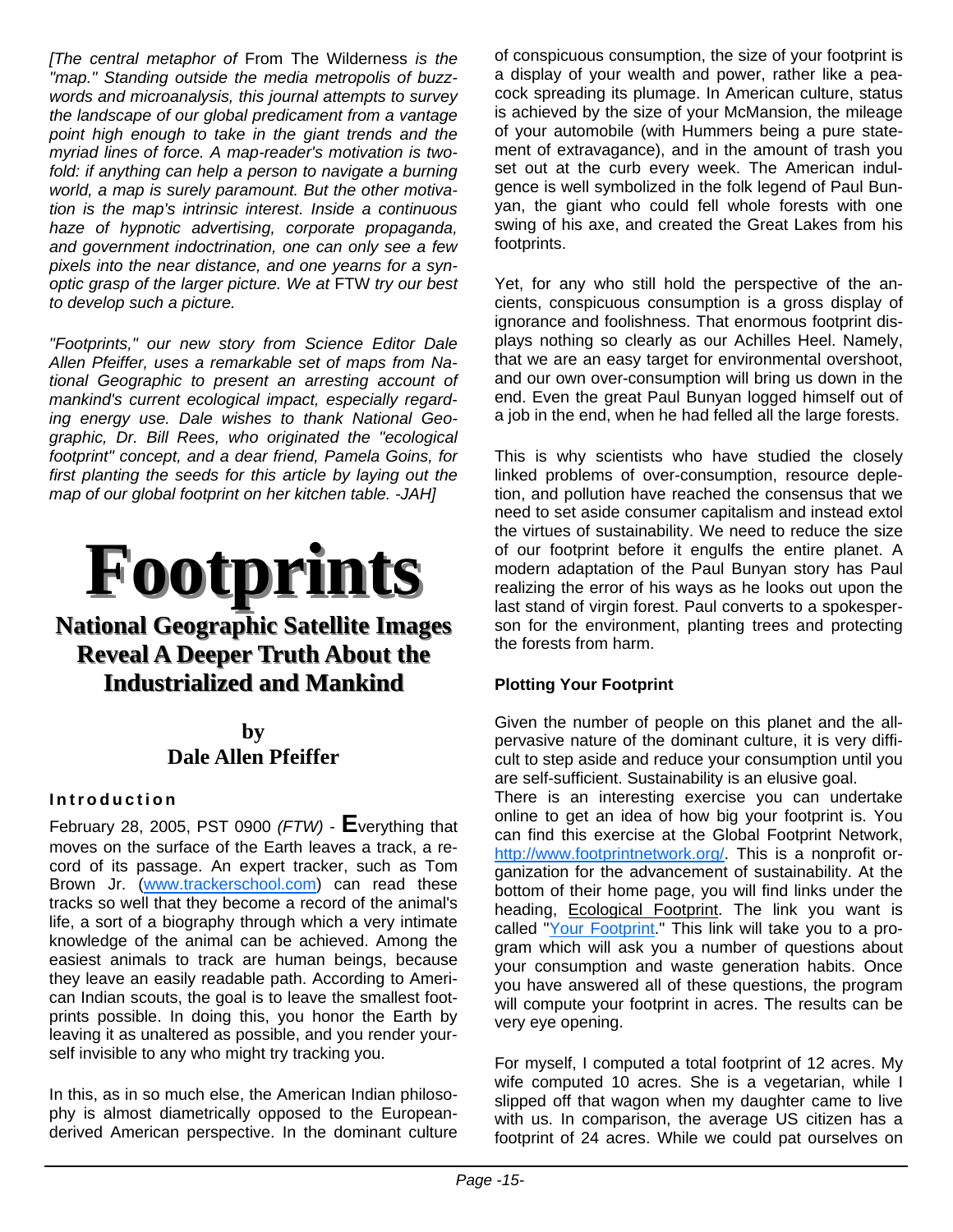the back for halving our average national footprint, the program still cautions us that if everyone were to live like me, we would need 2.7 planets. If everyone were to live like my wife, we would need 2.2 planets.

We are planning to move someplace where we can lead a more self-sufficient lifestyle. The footprint program informs us that if we were to go totally vegan, grow most of our food, and live in a green-designed residence with energy conservation and efficiency, then we will be able to trim our total footprint down to 5 acres. This lifestyle, we are informed, would be almost sustainable. If everyone lived like this, we would only require 1.2 planets. There are a few other things we could do to bring that number down to 4.5 acres, which is considered to be fully sustainable. We could buy a hybrid car, or do without a private

ages 4 acres, India averages 2 acres, and Afghanistan and Haiti average 1 acre per person. Though China averages only 4 acres per person, India only 2 acres, and Indonesia only 3 acres, they are rendered unsustainable by the sheer number of people, and their footprints per capita are growing. It is interesting that footprint heavyweight U.S. of A. has been pushing around the welterweights: Afghanistan, 1 acre; Iraq, 3 acres; Haiti, 1 acre; Iran, 5 acres; Venezuela, 6 acres.

This is why scientists who have studied sustainability have said that it is only achievable if the developing world limits population and the developed world limits consumption. Yet, so far the US and certain other countries have refused to consider this strategy. The reason given is that a constraint on consumption would hurt the economy. And so it is a choice between whether we will



should this printed matter be considered a part of my consumption, or should it be accorded to whoever purchases it? When you start considering questions like this, you are drawn into public consumption patterns in which we all share a part.

Anyway, though there is some dispute about the actual numbers and the methodology, nobody disagrees about the trend. There are only 4.5 biologically productive acres per person on this planet (not considering all of the other inhabitants of the biota). Yet the figures are plain; as illustrated in the following graph, the developed world (where most of the readers of this essay reside) consumes the lion's share of the world's resources, far in excess of sustainability.

The US leads the world in conspicuous consumption (average footprint 24 acres per person). For comparison, Canada has an average footprint of 16 acres, Western Europe averages about 12 acres, Australia averages 19 acres, Israel averages 13 acres, China averdepletion and pollution.

Personally, I prefer a voluntary withdrawal from this system, a withdrawal to something more self-sufficient and satisfying. But there are many who are still unaware of the choice we face, and there are many who deny the facts of our predicament. These latter adopt a "show me" attitude. And yet the global footprint is not an abstraction; it can be viewed directly, thanks to satellite technology.

It is in the dark of night that we can best see our footprint on this planet. Here we can see the developed world outlined by electric lights. While it is a spectacular view, it is also a map to the squandering of energy resources. It is astounding how much detail can be seen in this NASA composite satellite photo. This is a map of technological man. The extent of *Homo sapiens hydrocarbonus* is here clearly delineated. From this overview provided by NASA, we will now switch to more detailed shots taken from a map prepared by the National Geo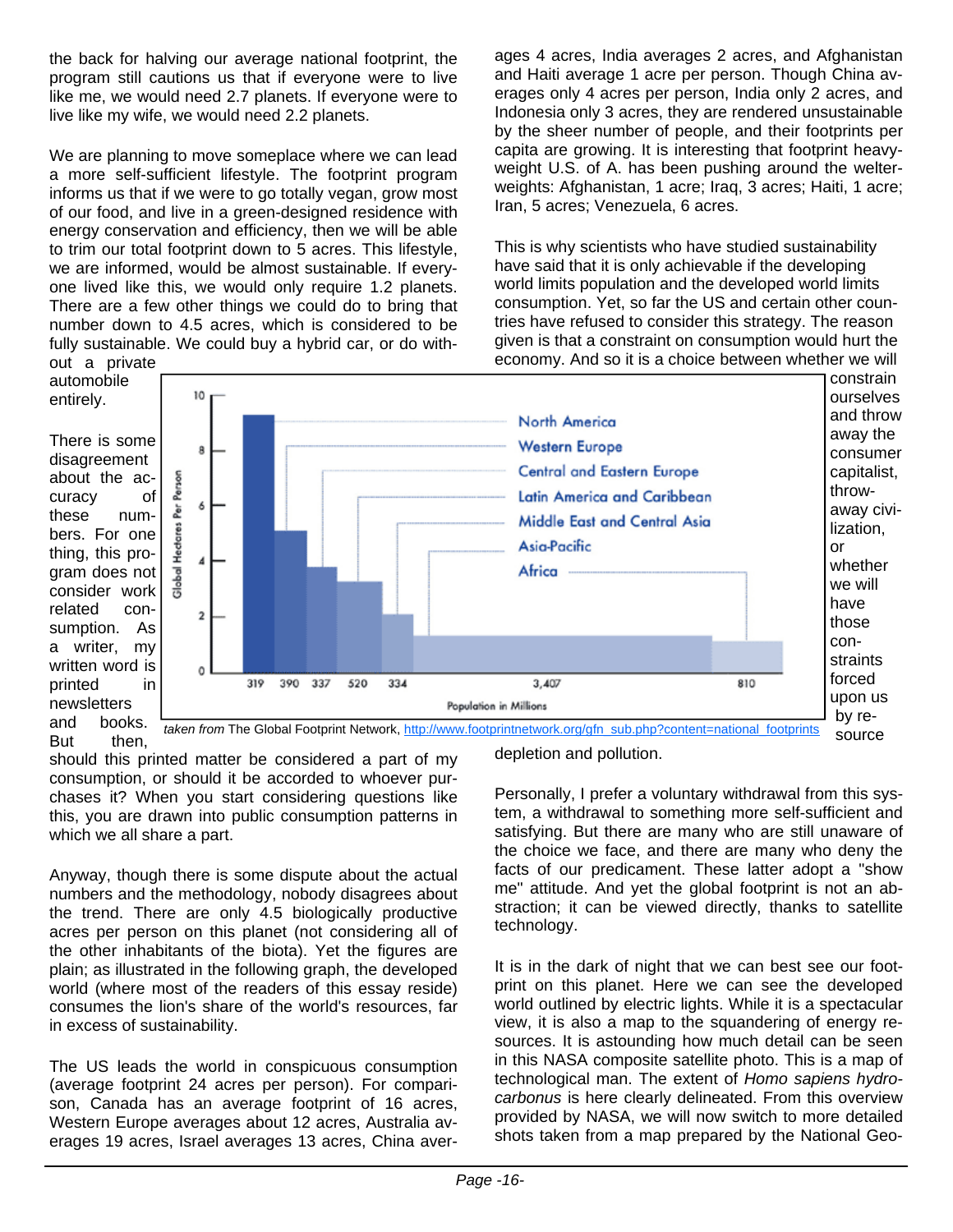graphic Society, titled "Earth at Night." The full map can be ordered from the National Geographic Map Store.

Here we can see the profile of conspicuous consumption, revealing the most gluttonous region on the planet. Note that all of the coasts are outlined in

*drocarbonus*, mostly confined to the coast. The use of technology falls off drastically toward the interior. Note the oil production off the coast of Brazil, not too far from Rio de Janeiro, and also on Cape Horn, in Argentina. Other notable oil operations can be identified in Ecuador and Colombia. The oil operations in

light, and aside from the far north the only portions which are not lit up are small patches in the west, Michigan's upper peninsula, and the interior of Maine. The lit up areas represent where energy use is



Venezuela stand out very clearly. This is the region from which the US receives a good portion of its oil imports, and this is the main reason why the US is

the greatest, which also tends to be where humanity is the most concentrated. These are among

the areas which will suffer the most as we make the long and bumpy ride down the slope of energy depletion. *North America*

Note the red light in the lower portion of the picture, off the northern coast of the Yucatan Peninsula. This represents natural gas flaring at the Mexican oil platforms in the Gulf of Mexico. Red in these images therefore represents where oil is being extracted. Also note the lack of red lights in the US and Canada. This does not mean that the US and Canada are bereft of hydrocarbon resources. In these countries, there are regulations on the flaring of natural gas. There is also a strong demand for natural gas as a fuel in its own right. Fifty years ago, you would have seen red lights across Texas and elsewhere. And without the latest technology, today you would see red lights pinpointing US platforms in

the Gulf of Mexico, and also in Canada and Alaska. Note the splotch of white light on the northern coast of Alaska. This represents the Alaskan oil operations.

Earth at Night *Astronomy Picture of the Day*, NASA, Nov. 27th, 2002. http://antwrp.gsfc.nasa.gov/apod/ap001127.html

Note the tendrils of light spreading into the interior from

Rio de Janeiro, and from Buenos Aires and

Chavez.

Montevideo. These represent the roads which are taking civilization to the interior. Look at the interior of the continent, particularly in Brazil, Bolivia, and to the south of Colombia and Venezuela. The yellow lights represent slash and burn agriculture. This is where the Amazon rainforests are burning, clearly distinguishable from the sky at night.

trying to overthrow the government of Presidente Hugo

The most notable feature of Australia at night is the wildfires in the outback, some caused by humans, but many the result of lightning storms during the dry Australian summer. New Zealand, in the lower right corner, is almost devoid of lights. This is why some people believe New Zealand is the spot to ride out the end of the oil

age.

Now look to Indonesia in the upper portion of the map. Indonesia is the third most populous nation on the planet, with over 228.4 million people. As can be seen

Here we see much less evidence of *Homo sapiens hy-*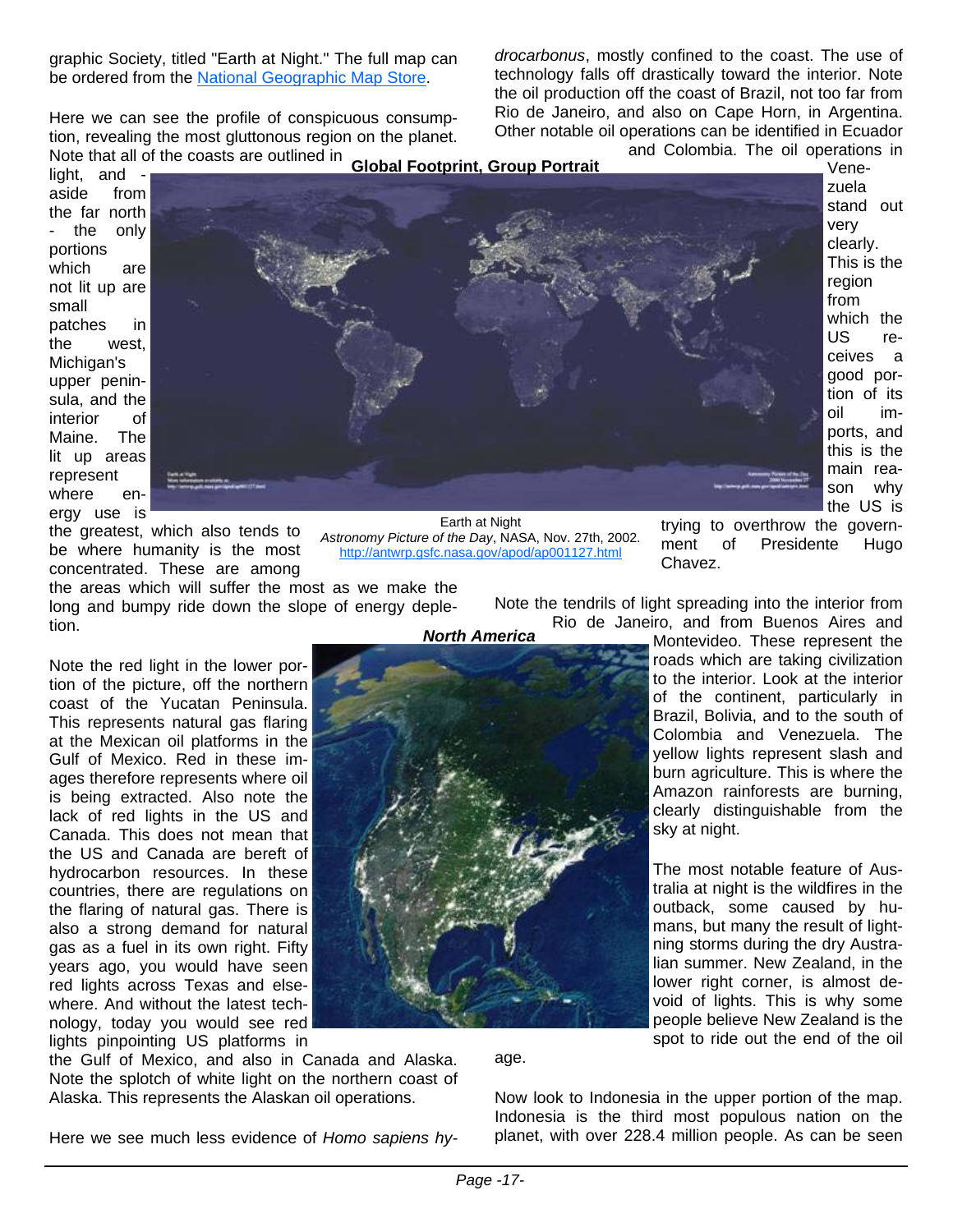on this map, most of those people are concentrated on the island of Java. Indonesia is an OPEC member, though there has been speculation that it may soon lose its membership as its oil production slowly diminishes. The red lights on Sumatra represent the bulk of Indonesia's oil production. *South America*

Here we have the most densely populated region of the world; the majority of the human population can be seen in this group portrait. Note the total lack of natural gas flares in India. The population there is almost entirely dependent on imports for their hydrocarbon needs. This does not bode well for the people of the Indian subcontinent, and this is why they have formed a pact with long-time rival, China, for access to oil imports. The lack of gas flares in China, on the other hand, is the result of sophisticated extraction technology. The natural gas is either being reinjected to keep up pressure in the reserves, or it is being utilized to produce energy. Once again, this was not the case just a few decades ago.

#### Take a look at Japan and South Ko-

rea, brightly lit up. Contrast the latter to North Korea, the border between the two being clearly demarked where the light stops at the 38th parallel. Do you see the

light blue in the waters surrounding Japan and South Korea? This represents large floodlights employed by the fishing fleet at night, to draw squid and other sea creatures to the surface where they can easily be caught. This is the sign of fisheries on the brink of collapse. Similar lights can be seen off the coast of China and in a few other spots in the other images.

Finally, this image also shows Vietnam's offshore oil operations, off the southeast coast of that country. Malaysia also shows evidence of oil production, both offshore and on the east coast of the Malaysian Peninsula.

The yellow lights which symbolize slash and burn agriculture can be seen all across Sub-Saharan and Southern Africa. Indeed, much of Africa appears to be ablaze. Homo sapiens hydrocarbonus appears to be largely confined to the fringes of the continent, with the largest concentra-

tions in South Africa, and along the Barbary Coast and

the Mediterranean, in the countries of Morocco, Algeria, Libya and Egypt. Note the concentration of population along that cradle of civilization, the Nile.

Oil production is clearly visible, scattered across

Algeria and Libya, and to a lesser extent in Egypt and along both shores of the Gulf of Suez. By far the largest reserves of oil are found off the west coast of Africa, from Angola north to the mother lode on and off the coast of Nigeria. It is of prime interest that Africa's oil bearing regions have been areas of conflict and political tension for many years (see *FTW's* "Beginning of the Oil Endgame"), from the Algerian struggles for liberation from French control, to the US led embargo against Libya as a terrorist nation (and now the increasingly friendly relations and easing of restrictions), to numerous interventions in Angola and Nigeria and neighboring countries. This includes Shell Oil's involvement in the execution of environmental activists in Nigeria and the recent revelation of Halliburton bribing Nigerian officials, and the attempted Equatorial Guinea

overthrow plot which snagged Sir Mark Thatcher (son of

Former Prime Minister Lady Margaret Thatcher), and likely involved ele-

ments of US and British intelligence along with various parties that have a vested interest in the oil business.

We will have a better look at the Middle East in our next image.

Our final image comprises multiple theatres. And in this one image, we take in the majority of the planet's remaining energy resources.

Let us first look at Europe, with its marked presence of *Homo sapiens hydrocarbonus*. Note the dense populations, and the lack of observable oil production. The only large oil deposits in this region are denoted by the natural gas flares in the North Sea. Aside from these declining fields, Europe is virtually dependent upon oil imports.

In the upper right section of the image, we see the oil fields of Siberia,

which are of so much interest to Europe, China, Japan

*North America*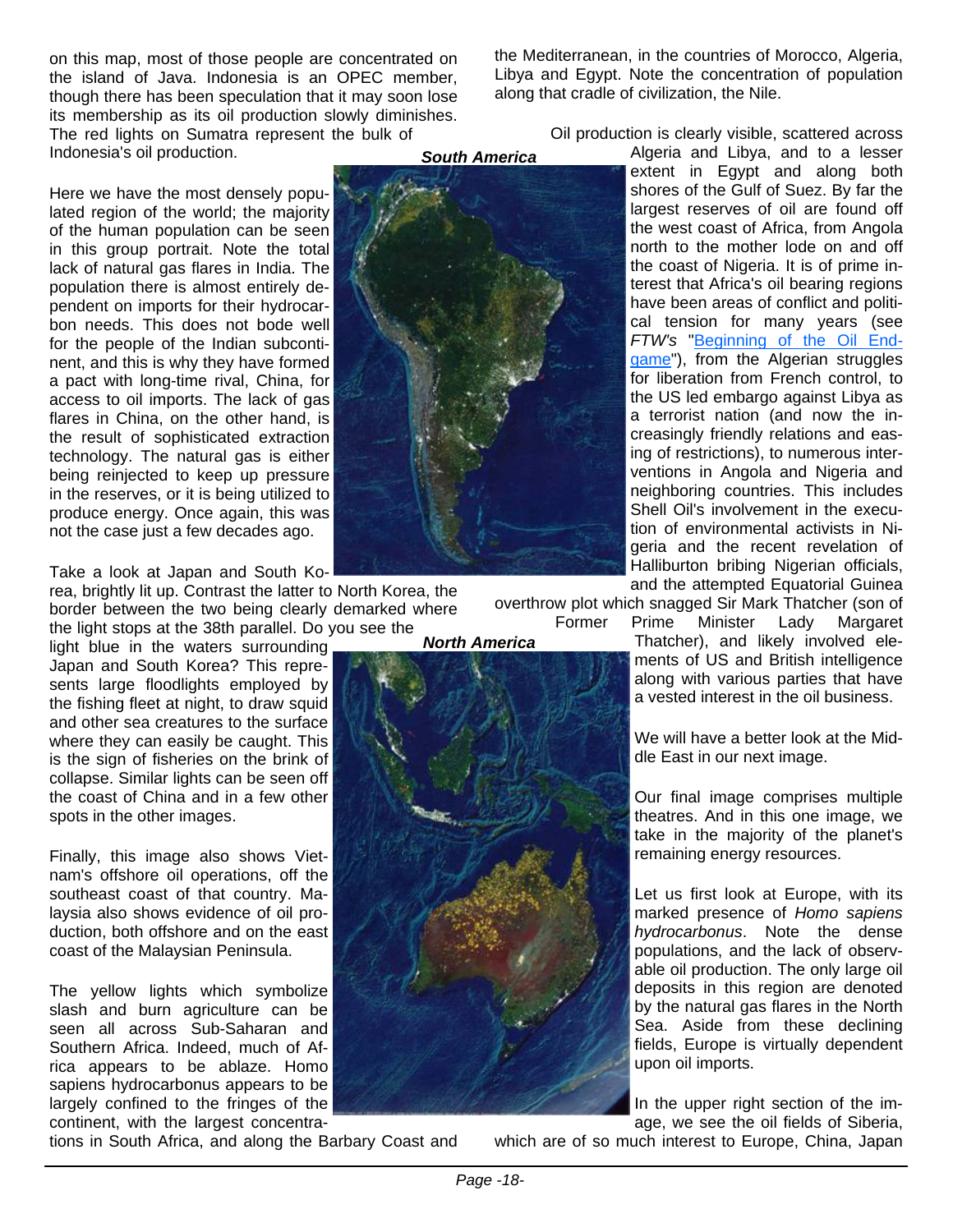and the US. South of Russia, we see some oil activity in Georgia, and in the Central Asian countries surrounding the Caspian Sea. This region,

world's remaining hydrocarbon wealth is concentrated, and around which the final days of the Oil Age are destined to be played out. *Asia*

which until very recently was where many hopes of future hydrocarbon riches were pinned, obviously boasts only modest hydrocarbon production.

Allowing our gaze to drop below Central Asia, we arrive at the Middle East, where the bulk of the world's hydrocarbon resources are located, and where the entire world has increasingly focused its attention. First let us observe how patchy are the lights of *Homo sapiens hydrocarbonus* in this region. The population is concentrated in Riyadh (in

the middle of Saudi Arabia, around Abu Dhabi and Dubai on the eastern Musandam Peninsula, in Qatar and Bahrain, heavily in Kuwait, and extending from the Red Sea port of Jedda, inland to Mecca and southward. The highest concentration of *Homo sapiens hydrocarbonus* is to be found in Israel and Lebanon, areas which are virtually bereft of hydrocarbon resources. Also compare the scattered population centers of Iraq (where the US is slowly losing hold in its efforts to occupy that country), with more widely populated Iran (which some in the US are hoping to target next).

Finally, we cannot keep our eyes away from the oil fields. In this image, we can plainly see how most of the oil reserves are concentrated in the Persian Gulf and extending inland along the Tigris and Euphrates River Basin, in Iraq and Iran. The large fields of Saudi Arabia are seen to cover only a small eastern portion of that country, extending slightly inland from the gulf. This is the Arabian Oil Triangle. Outside of this region, there are some smaller deposits in northern Iraq, around Jedda and north of there on the Red Sea, and in the countries of Oman and Yemen, on the southern and western portions of the Arabian Peninsula. But it is in the Arabian Oil Triangle where the majority of the



*Africa*



*Europe, Russia, Central Asia, & the Middle East*



#### **Conclusion**

We have learned how to gage our own personal footprints, and in so doing received some clues as to how we can shrink our footprints and so move toward selfsufficiency and sustainability. And we have seen the footprint of humanity in its entirety written out across the surface of the planet. Certainly, there are many aspects of this footprint which are missing here: air, land & water pollution, the amount

of natural habitat fallen and falling to agriculture and other development, the mass extinction currently taking place on this planet, and the depletion of resources-to name a few. But we can see that there are few places remaining on this planet which have been spared from our footprint.

The images of the Earth at night show us how great our reach is. They also show us how overextended we are, and how vulnerable we are to the collapse which inevitably follows upon the overextension of any species beyond the carrying capacity of its environment. The abundance of resource wealth - particularly energy wealth, which the technological revolution of the last two centuries brought into our grasp, has been largely squandered. Our population has climbed exponentially following the curve of energy production. But the subspecies which has evolved over the last couple centuries, *Homo sapiens hydrocarbonus*, could quite possibly be the most short-lived lifeform on the planet. The world we face will not be able to support Homo sapiens hydrocarbonus for much longer. And we have all but forgotten how to exist without hydrocarbons. It is time for *Homo sapiens* to evolve a new subspecies, and hopefully this subspecies will be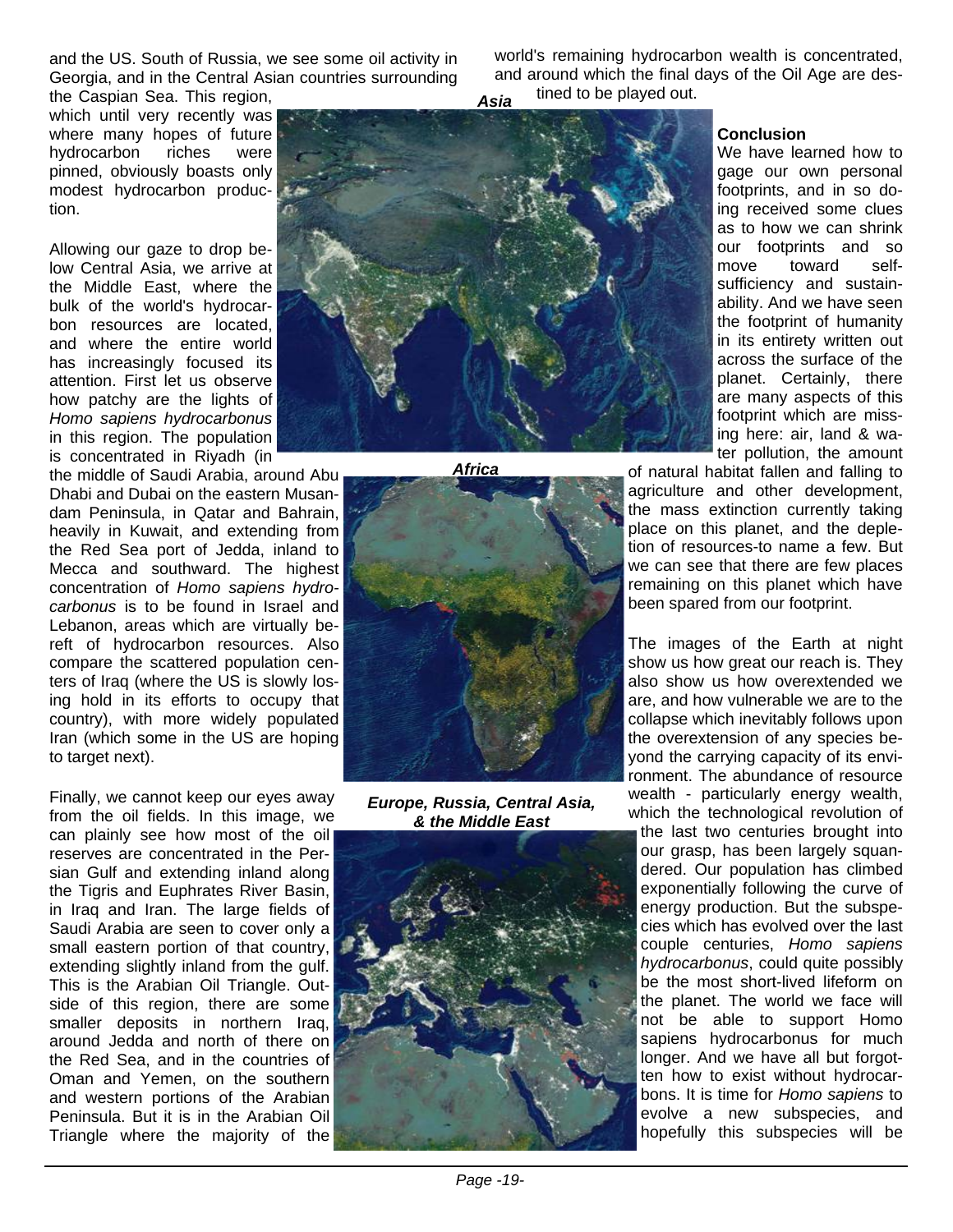## **THE FAA THE FAA KNEW!**

## **But were they set up? But were they set up?**

## **By Michael Kane**

February 14, 2005, PST 1200 *(FTW) -* **A** recently declassified document reveals the FAA was warned about hijacking threats prior to 9/11. If the FAA was warned, *who warned them?* 

The answer is on page 61 of the now declassified document. The intelligence came from CIA, FBI and the State Department. But from page 53 to the very end, this document is so heavily redacted that it's impossible to decipher just what it reveals.

http://www.familiesofseptember11.org/includes/ viewfile.asp?vfile=../docs/staff\_report\_3.pdf

The scapegoating of the FAA is a continuation of the 9/11 Commission's agenda: to direct attention away from NORAD & NCA (National Command Authority - Commander in Chief) responsibilities for what happened on 9/11.

However, the Air Force itself has cleared the FAA of any wrong doing on 9/11.

In a book commissioned by the Air Force documenting what happened on 9/11 titled "*Air War Over America*," it is consistently and repeatedly stated that the FAA was "Johny-on-the-spot" that morning. Flight 11 was reported off-course to the military by FAA before 8:30 am. The 9/11 Commission report and the Air Force account directly conflict; it's as if they were documenting two separate events.

The real issue with the FAA on 9/11 is Ptech.

Ptech (now *Go Agile*) was the company that supplied the enterprise architecture software for most of the federal government and its military agencies. This included the Whitehouse, Secret Service, Air Force and FAA. This software is able to analyze the critical data throughout an enterprise in real-time. For federal aviation, the most critical data of all lies on FAA radar screens.

with reported links to the Bush administration. But it was the Clinton administration that granted Ptech high military security clearance in 1996, when they began receiving contracts throughout the entire federal government.

Why wasn't Ptech ever mentioned in the 9/11 Commission report? Why is the FAA being blamed for 9/11 without any mention of the appalling fact that Ptech was in the FAA for (at least) 2 years with access to their entire data blueprint and all FAA databases?

Ptech's software is powerful enough to have allowed intentional, specific manipulation of real-time information on FAA radar screens. Remember, on 9/11 the Air Force was in the middle of simulated war games that involved false blips, referred to as "radar injects," on FAA screens (see *Crossing the Rubicon* for full documentation). Add into this equation the very real possibility of such an inject remaining on FAA screens *after* the war games were called off - which seems to be exactly what happened.

## **The FAA, Ptech, and "phantom flight 11"**

In the 9/11 Commission report a "phantom flight 11" was added to the official version of what happened that day. A tape was played at the final commission hearing on June 17, 2004, of a woman from the FAA telling NORAD that flight 11 was still airborne at 9:24 am, long after it had actually struck the WTC. Originally this was reported to be the time when the FAA notified NORAD that flight 77 was off course and headed to the Pentagon.

This information was used by the commission to claim NORAD had never been informed that flight 77 was headed towards Washington D.C., leaving the FAA holding the bag for the penetration of the most heavily guarded airspace in the world. The commission's report states that they were "unable to identify the source of this mistaken FAA information."

It has been clearly documented that "false blips," or radar injects, were placed on FAA radar screens on the morning of 9/11 as part of the Air Force war games that morning. "Phantom flight 11" fits the description of a "false blip." If it was, in fact, a radar inject, that would explain why the 9/11 commission was unable to locate the source of the "mistaken FAA information." The 9/11 war games are classified and specific information regarding such details is not publicly available. We do know by the time "phantom flight 11" appeared on FAA screens - 9:24 am - the war games had reportedly been called off.

So what was it doing there?

Ptech was owned and funded by Saudi terror financiers

*FTW's* position is that "phantom flight 11" was injected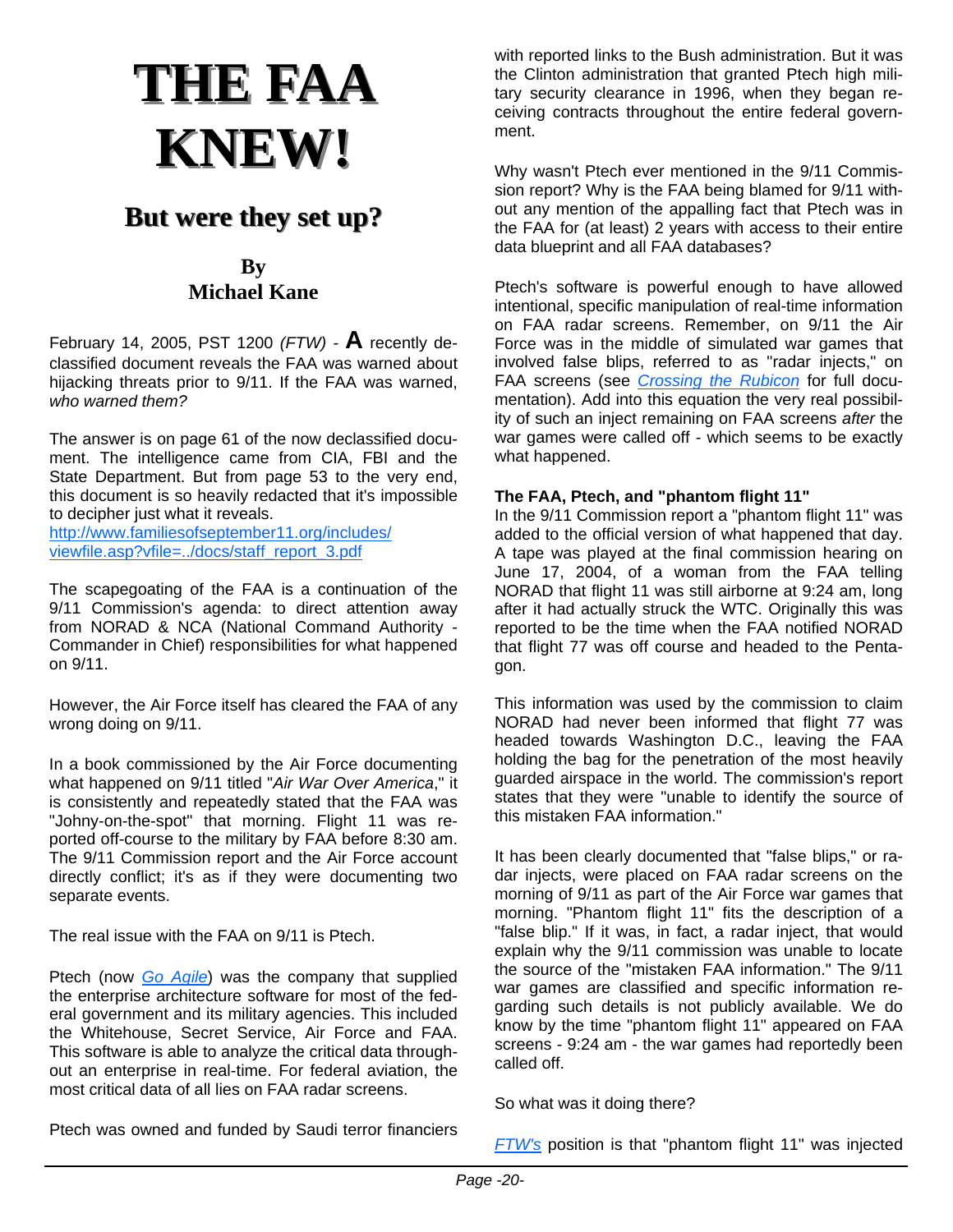onto FAA radar screens by "the maestro" of the 9/11 war games (either Dick Cheney or General Ralph "Ed" Eberhart) using Ptech software to override FAA systems. Let's examine the feasibility of such a scenario.

Ptech had been working on the data blueprint of the FAA's entire network for 2 years prior to 9/11. Their confidential business plan lays out just how much access they had to the FAA's data systems.

*Ptech Inc. Confidential Business Plan: Page 37 of 46, 11/7/2001*

*The FAA recognized the need for leveraging its IT investment, with a means of centralizing activities and introducing consistency and compatibility within the operating systems environment. A Ptech consulting team was organized to use activity modeling to identify key functions that could be examined for improvement in network management, network security, configuration management, fault management, performance management, application administration, network accounting management, and user help desk operations.*

What the above tells us is that Ptech had access to the entire informational barn door of the FAA's data systems. In an amazing exchange published in part 1 of this series, *FTW* editor Jamey Hecht was able to confirm a central thesis of *Crossing the Rubicon* while interviewing Wall Street whistleblower Indira Singh. Ms. Singh is an IT professional who started First Boston's first Information Technology group in 1975 and had worked on Wall Street until 2002. She's been an IT consultant for Banker's Trust, the U.N., JP Morgan, and American Express. In 1988 she started TibetNet - a derivative of DARPA's Internet, the service on which you are likely reading this report at the moment. The exchange was as follows:

*Jamey Hecht: You said at the 9/11 Citizens' Commission hearings, you mentioned - its on page 139 of transcript - that Ptech was with Mitre Corporation in the basement of the FAA for 2 years prior to 9/11 and their specific job was to look at interoperability issues the FAA had with NORAD and the Air Force, in case of an emergency.*

*Indira Singh: Yes, I have a good diagram for that…*

*Jamey Hecht: And that relationship had been going on mediated by Ptech for 2 years prior to 9/11. You elsewhere say that the Secret Service is among the government entities that had a contract with Ptech. Mike Ruppert's thesis in* Crossing the Rubicon*, as you know, is that the software that was running information between FAA & NORAD was superseded by a parallel subsum-* *ing version of itself that was being run by the Secret Service on state of the art parallel equipment in the PEOC with a nucleus of Secret Service personnel around Cheney.*

*…In your view, might it have been the case that Cheney was using Ptech to surveil the function of the people who wanted to do their jobs on the day of 9/11 in FAA & NORAD, and then intervene to turn off the legitimate response?*

*Indira Singh: Is it possible from a software standpoint? Absolutely it's possible. Did he (Cheney) have such a capability? I don't know. But that's the ideal risk scenario - to have an over-arching view of what's going on in data. That's exactly what I wanted for JP Morgan.*

*You know what's ironic about this; I wanted to take my operational risk blueprint which is for an operational event going wrong and I wanted to make it generic for extreme event risk to surveil across intelligence networks. What you're describing is something that I said, 'boy if we had this in place maybe 9/11 wouldn't have happened.' When I was going down to In-Q-Tel and getting these guys excited about creating an extreme event risk blueprint to do this, I'm thinking of doing exactly what you're saying Cheney might have already had!* [emphasis added]

-- end of transcript

Ptech was working with Mitre Corp. in the FAA and, according to Singh, Ptech was the Alpha dog in that relationship. Mitre has provided simulation-and-testing technologies for the Navy. They provide multiple FAA technologies and boast in their annual reports that their two biggest clients are DOD and FAA. Mitre knew the FAA's technological enterprise inside and out, including any simulation-and-testing (war game) technology operated by the FAA.

This was the perfect marriage to ensure that the capacity to covertly intervene in FAA operations on 9/11 existed - in the middle of simulated war games. It was also the perfect marriage to ensure that the command and control of these capabilities was readily available to Dick Cheney via Secret Service Ptech software in the Presidential Emergency Operations Center, the bunker to which Cheney was "rushed" by the Secret Service. As already pointed out in part 1 of *FTW's* series, Ptech does what Total Information Awareness (TIA, the DARPA program designed to monitor all electronic transactions in real-time) is supposed to do. There are an undetermined number of other software programs in the hands of an undetermined number of corporations also capable of this. Again, top-level enterprise architecture software is designed for the express purpose of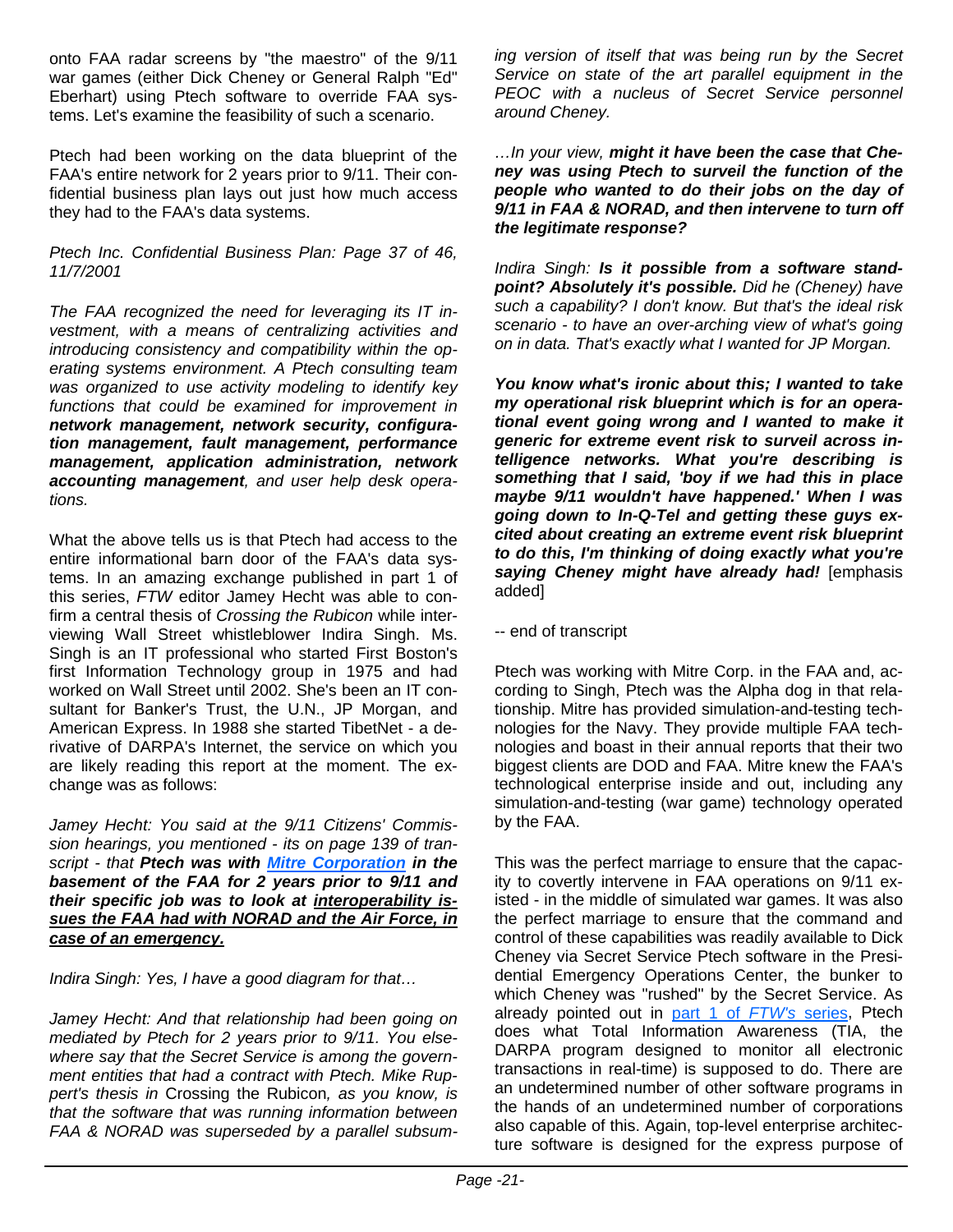knowing all the critical information produced across the entirety of the "enterprise" in real-time.

In the case of Ptech software, installed on White House, Secret Service, Air Force and FAA systems (as well as most American military agencies), the enterprise included all of the real-time data of the above-mentioned agencies. Singh has confirmed that Ptech software could have been set up to allow Dick Cheney to surveil and intervene on FAA radar screens.

As documented by former Bush counter-terrorism advisor Richard Clarke in his book, *Against All Enemies*, on 9/11 the Secret Service had the capability of seeing FAA radar screens in real time; and as documented by Mike Ruppert in *Crossing the Rubicon*, Secret Service has the authority to take supreme command over any and all American agencies - including the Air Force.

So when you read the *Associated Press*, or *New York Times*, or any other mainstream account of how the FAA failed our country on 9/11, ask yourself why none of the above is mentioned in those reports. Ask yourself why the executive branch cleared Ptech software of being a threat to national security on the very same day the FBI first raided their offices. Ask yourself why Ptech software is still in the Whitehouse. And ask yourself whose interests the Bush administration really serves.

#### *Please see…*

http://www.fromthewilderness.com/free/ ww3/012005\_ptech\_pt1.shtml http://www.fromthewilderness.com/free/ ww3/012705\_ptech\_pt2.shtml *…for more info on Ptech, the FAA & 9/11* 

## **Correction**

## **FIXING A MAP IN** *Crossing the Rubicon: The Decline of the American Empire at the End of the Age of Oil*

**And a Thank You to Larry Flynt** 

## **by**

## **Michael C. Ruppert**

February 7, 2005, PST 0900 *(FTW)* - **W**e made a goof in *Crossing the Rubicon*. It's not a big one but, in keeping with my seven-year record of promptly pointing out and correcting mistakes when I make them, I have found one that is important enough to bring to your attention.

On page 45 of *Rubicon* I inserted two maps. One of those maps showed that Vice President Cheney's Energy Task Force was (in 2001) secretly looking at maps of key oil fields in the Persian Gulf where 60% of the world's known recoverable oil is. I personally compiled that map from documents obtained through Freedom of Information Act lawsuits filed by Judicial Watch and the Sierra Club. That map is accurate.



Next to that map I placed an overlay of what was supposed to be the same area, superimposed over the state of Texas. I hired a talented researcher who is now a high school teacher to calculate and make that map for me. That map however turned out to be inaccurate and it was

brought to my attention by two loyal *FTW* and *Rubicon* readers who happen to be scientists experienced in both geography and geology. They were afraid that the error might be used to somehow discredit a book which they both heartily supported. (Having friends is a good thing). The error got by me and three levels of editing before the book was published last September. It will be corrected in subsequent printings of the book.

A more accurate representation of the areas in question is better visually displayed and accurate to within a few hundred square miles in two new maps we have prepared. Both new maps cover approximately 285,000 square miles.

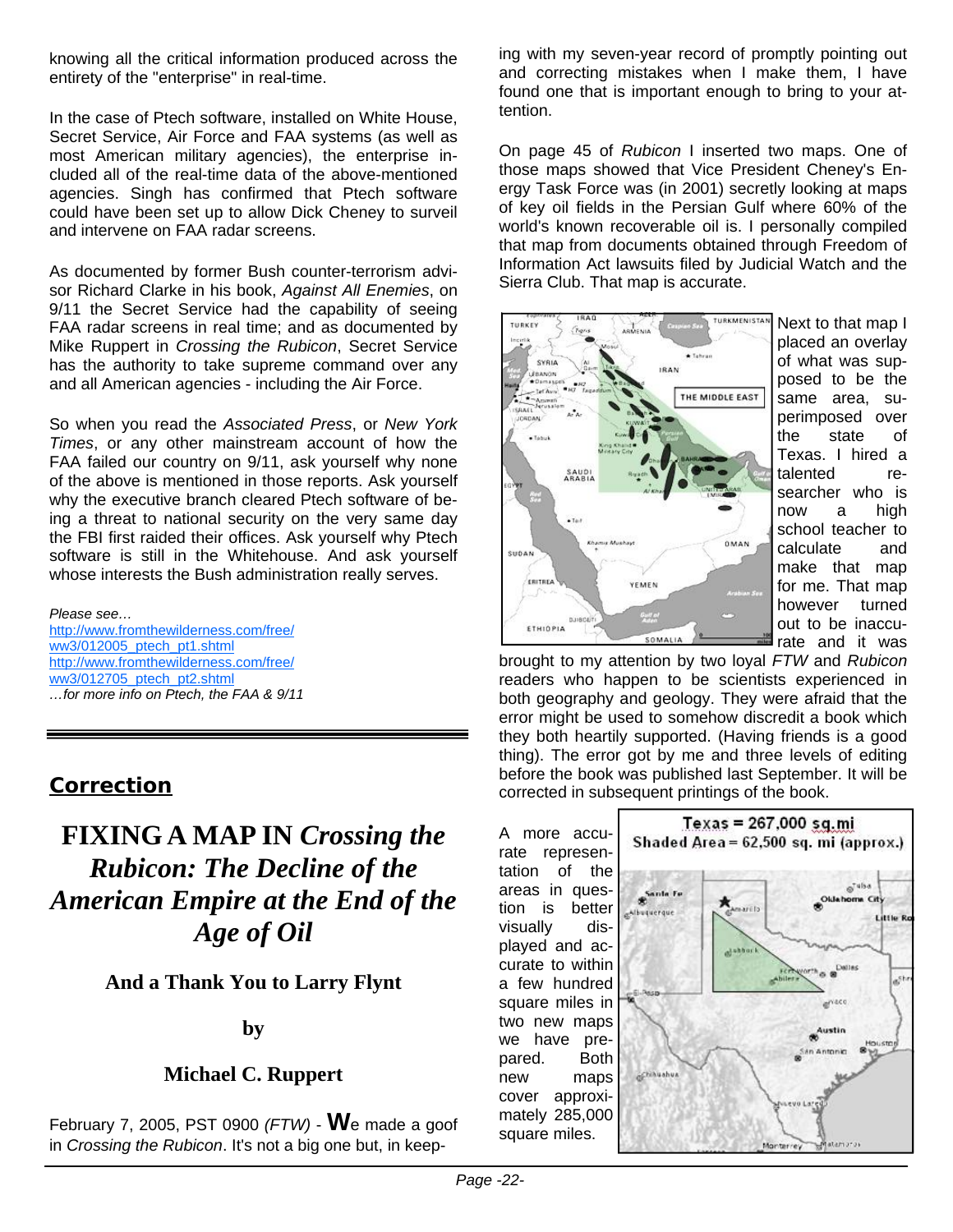

The correct geographic overlay of Texas is displayed by the following map.



This correction does not materially change the point I was trying to make, nor does it make my original point invalid. Most of the recoverable oil on the planet is in a relatively very small area. There was an error in my original mapmaker's arithmetic (which he has graciously acknowledged) and it got past all of us. I am responsible for that and in keeping with my bond with readers, I will always acknowledge and correct significant factual errors when I become aware of them. Most major newspapers publish hundreds of corrections each year. On average *FTW* publishes far fewer corrections than the *New York Times* or the *Washington Post*.

Yes, we have found and been made aware of about two dozen typographical errors in the book and a couple of other small factual mistakes that are very minor. This is customary for a book of this size with a thousand footnotes. Considering the pace at which we got the book to press last year, the book stands out as a remarkable achievement on many people's parts and special credit

for that must go to our publisher who rushed the book to print in about eight weeks instead of six months. What's obvious, now that *Crossing the Rubicon* has become the second largest selling book about 9/11 (an estimated 60,000 copies sold), after the 9/11 Commission report, is that none of the major research has been challenged by anybody. Not for almost six months. All of the book's so-called critics have refused to debate or challenge anything on a factual basis, opting instead for ad hominem attacks on me personally. This is actually gratifying.

In fact, as *FTW's* recent stories on Ptech, the economy and Peak Oil have demonstrated, the map we have drawn for you in *Rubicon* is accurate and we want you to continue to rely on it as we enter some of the most perilous times in human history. It is your best available reference to judge where events are headed as we begin one of the most dangerous years in memory. It is a map of the future as well as the past.

For all of you who follow *FTW's* exploits I am happy to announce that I have made the cover (in name only, Thank God) of the April 2005 issue of *HUSTLER* magazine which should be out on the stands this week. Some years ago in the United States Supreme Court Larry Flynt won a case against Jerry Falwell that has protected our First Amendment to this day. That case enshrined our right to say critical and negative things about public figures, especially politicians, and it denied them the right to sue us little people for saying them. That decision made it impossible for Dick Cheney to sue me over *Crossing the Rubicon*, even after he leaves the White House. This is not the case in the UK as journalists labor under the constant threat of very expensive and prohibitive lawsuits where the only thing contested is the amount of money being thrown at lawyers.

Within the house of Free Speech there is no more central room than the one which gives us all the right to speak truth to power and to do so in print, without fear of retaliation. That is a freedom worth fighting, and dying, for. We are all waiting to see what other kinds of retaliations will be attempted in the future against all of us who stand fast in the face of tyranny.

For the record: The last witnessed and reported attempt on my life occurred in Lucerne Switzerland in November of 2003. If I look around for examples of those who have walked this ground also, I find again… Larry Flynt.

Without that ruling, and the battle he fought and won, *FTW* and *Crossing the Rubicon* might never have existed.

Thanks, Larry.

Mike Ruppert

With Luppert